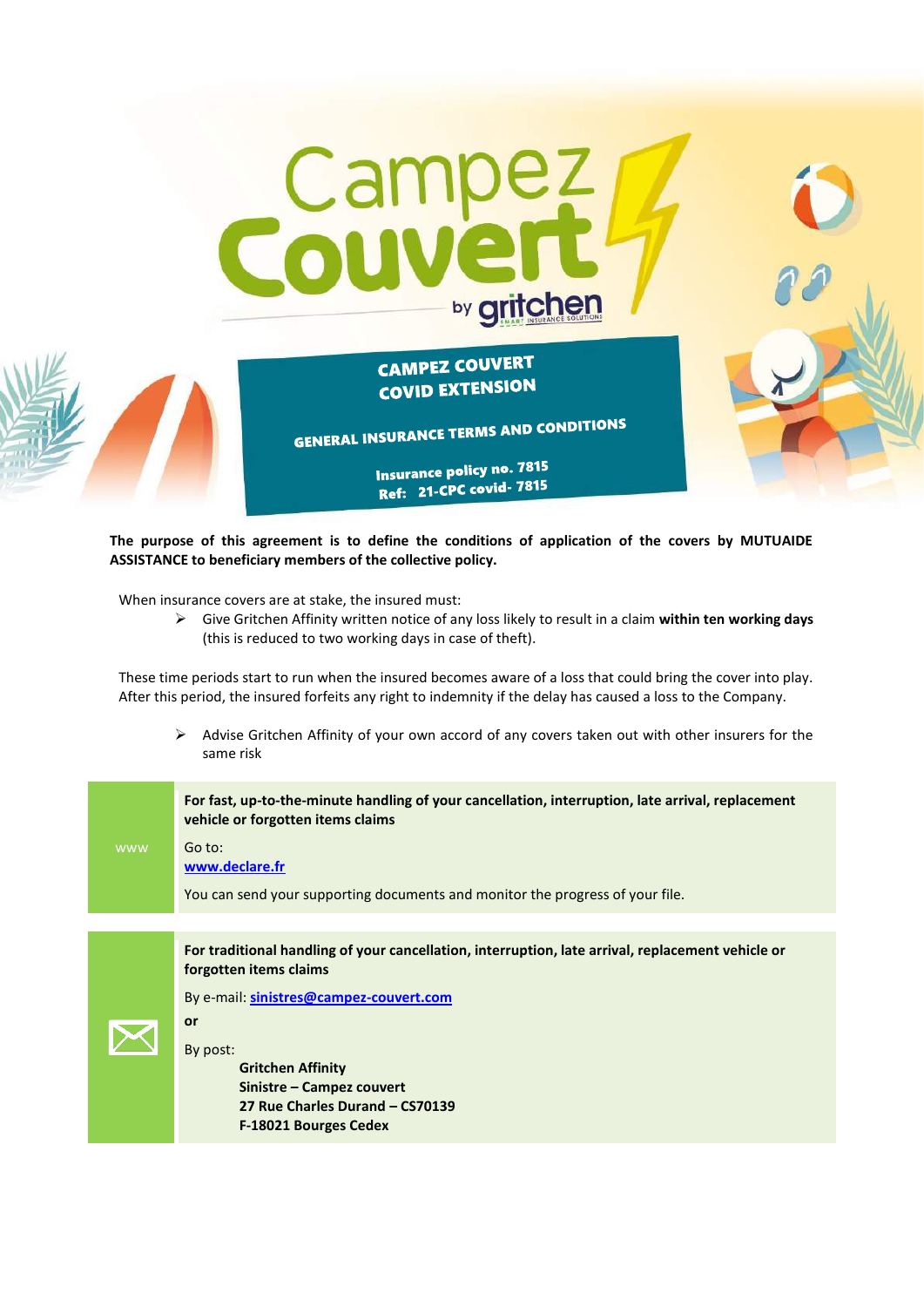| <b>SCHEDULE OF COVER</b>                                                                                                                                                                                                                                                                                                                                                                                                                                                                         |                                                                                                                                                                                                                           |  |  |
|--------------------------------------------------------------------------------------------------------------------------------------------------------------------------------------------------------------------------------------------------------------------------------------------------------------------------------------------------------------------------------------------------------------------------------------------------------------------------------------------------|---------------------------------------------------------------------------------------------------------------------------------------------------------------------------------------------------------------------------|--|--|
| <b>COVERS</b>                                                                                                                                                                                                                                                                                                                                                                                                                                                                                    | <b>AMOUNTS</b>                                                                                                                                                                                                            |  |  |
| <b>CANCELLATION CHARGES</b><br>Including:<br>$\checkmark$<br>Cancellation for illness declared in the month prior to<br>departure in the event of an epidemic or pandemic<br>Cancellation if you are declared a contact case in the<br>✓<br>fourteen days prior to departure<br>Cancellation when vaccination is impossible<br>Cancellation for denied boarding following a<br>✓<br>temperature check or positive PCR and/or antigen-<br>detection test on your arrival at the departure airport | According to the conditions of the cancellation charges<br>scale<br>Maximum €5,000 per person and €30,000 per event<br>No excess for medical reason<br>Excess: Unless otherwise stated, €15 per rental                    |  |  |
| <b>MODIFICATION CHARGE</b>                                                                                                                                                                                                                                                                                                                                                                                                                                                                       | Maximum €2,000 per person and €10,000 per event                                                                                                                                                                           |  |  |
| <b>LATE ARRIVAL</b>                                                                                                                                                                                                                                                                                                                                                                                                                                                                              | Reimbursement of unused land services on a pro rata<br>temporis basis of the rental with a maximum €4,000<br>per rental or camping space and one full tank per<br>event of €25,000<br><b>Excess 1 day</b>                 |  |  |
| <b>INTERRUPTED STAY CHARGES</b>                                                                                                                                                                                                                                                                                                                                                                                                                                                                  | Reimbursement of unused land services on a pro rata<br>temporis basis including any cost of cleaning the rental<br>in the event of early return<br>Maximum €4,000 per person and €25,000 per event<br><b>Excess 1 day</b> |  |  |
| <b>REPLACEMENT VEHICLE</b><br>Following a breakdown, physical accident or theft during the<br>stay.                                                                                                                                                                                                                                                                                                                                                                                              | Cover for a replacement vehicle in the equivalent<br>category to the immobilised vehicle for three<br>consecutive days at most                                                                                            |  |  |
| <b>FORGOTTEN PERSONAL ITEM LEFT BEHIND IN THE</b><br><b>RENTAL ACCOMMODATION</b><br>Reimbursement of the cost of sending a personal item forgotten<br>in the rental accommodation                                                                                                                                                                                                                                                                                                                | €150/claim<br>Max. 1 item/rental                                                                                                                                                                                          |  |  |
| <b>ASSISTANCE</b><br>$\rightarrow$ Remote advice before and during the stay (A)<br>$\rightarrow$ Medical repatriation (including in the event of an epidemic or<br>pandemic) (B)<br>$\rightarrow$ Repatriation following flight cancellation due to epidemic or<br>pandemic (C)                                                                                                                                                                                                                  | $(A)$ 3 calls<br>(B) Actual expenses<br>(C) $\epsilon$ 1,000 max. per person and max. $\epsilon$ 50,000 per<br>group                                                                                                      |  |  |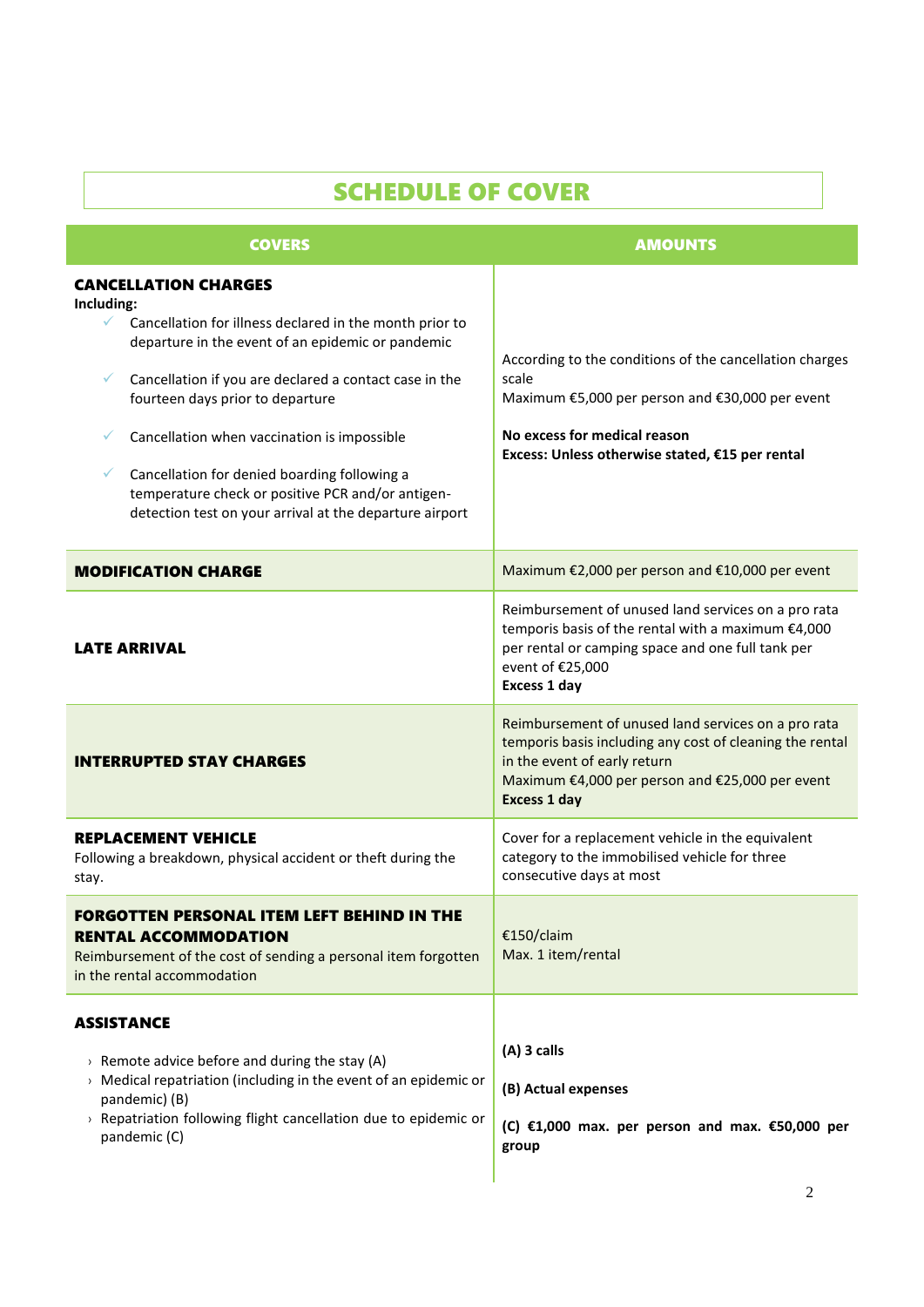| $\rightarrow$ Hotel expenses following 14-day quarantine (D)                                                                                                   | (D) Hotel expenses $\epsilon$ 80 per night/max. 14 nights |
|----------------------------------------------------------------------------------------------------------------------------------------------------------------|-----------------------------------------------------------|
| $\rightarrow$ Hotel expenses following flight cancellation due to epidemic<br>or pandemic (E)                                                                  | (E) Hotel expenses $\epsilon$ 80 per night/max. 14 nights |
| $\rightarrow$ Medical expenses outside country of residence due to COVID<br>illness including in case of epidemic or pandemic (F)<br>$\rightarrow$ Excess (F1) | $(F)$ $E30,000$ per person<br>$(F1) \in 160$ per person   |
| > Payment of local telephone plan $(G)$                                                                                                                        | (G) Up to $\epsilon$ 80                                   |
| > Psychological support $(H)$                                                                                                                                  | (H) 6 sessions per event                                  |
| $\rightarrow$ Emergency suitcase (I)                                                                                                                           | (I) max. €100 per person and max. €350 per family         |
| Domestic help (a)                                                                                                                                              | (a) 15 hours spread over 4 weeks                          |
| Delivery of household shopping (b)                                                                                                                             | (b) 15 days maximum and 1 delivery per week               |
| Psychological support following return home (c)                                                                                                                | (c) 6 sessions per event                                  |

| <b>TAKES EFFECT</b>                                               | <b>COVER EXPIRES</b>                                              |
|-------------------------------------------------------------------|-------------------------------------------------------------------|
| Cancellation: the day of taking out this policy                   | Cancellation: the start day of the stay                           |
| <b>Forgotten items: the day of departure from the place where</b> | <b>Forgotten items: 10 days after in the insured has returned</b> |
| you stayed                                                        | home                                                              |
| Other covers: the day of arrival at the place where you are       | Other covers: the day of departure from the place where you       |
| staying                                                           | stayed                                                            |

# Deadline for taking out policy

For the Cancellation cover to be valid, this policy should be taken out when booking the trip or before the cancellation charges scale commences.

# CANCELLATION FEES

# 1. WHAT WE COVER

We reimburse down payments or all sums retained by the trip organiser (minus an excess stated in the Schedule of Cover) and invoiced according to its general terms and conditions of sale (excluding administrative costs, visa expenses, the insurance premium and all taxes), when you are obliged to

cancel your trip before you leave (on the outward journey) in the circumstances provided for below.

# 2. WHEN DO WE INTERVENE?

Cover provides for an insured reserving party to be reimbursed any sums actually paid that are not reimbursable by the service provider under its general terms and conditions of sale up to the limit of the sums provided for in the "Schedule of Cover", where the insured reserving party is forced to cancel his stay solely for one of the reasons listed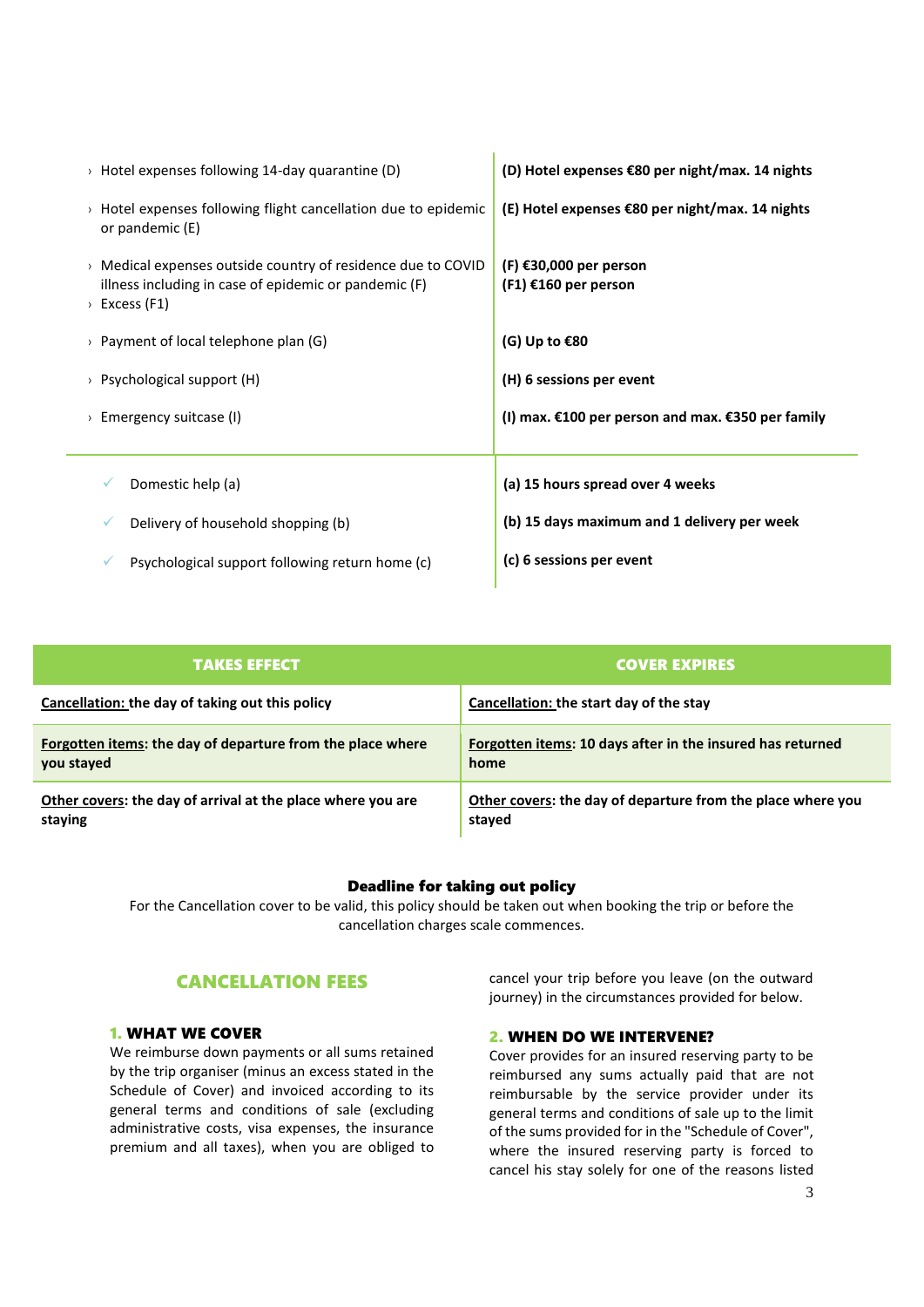below, making it impossible for him to benefit from the booked stay:

**• Serious illness (including serious illness following an epidemic or pandemic declared within thirty days prior to departure), serious bodily injury or death, including the consequences, after-effects, complications or worsening of an illness of accident, noted before booking your trip, of:**

- yourself, your legal or de facto spouse, your ascendants, descendants (any degree), your guardian or any person usually living under your roof,
- your brothers and sisters, including the children or the spouse or live-in partner of one of you direct ascendants, brothersand sisters-in-law, sons- and daughters-inlaw, fathers- and mothers-in-law,
- your professional replacement named when booking,
- The person named when taking out this policy responsible, during your trip, of looking after or taking on holiday your underage children, or the disabled person living under your roof, subject to hospitalisation of more than 48 hours or death.

# **• Death of your uncle, aunt, nephews and nieces.**

**• If you are declared a "contact case following a Covid-19-type epidemic or pandemic" in the 14 days prior to departure.** 

 You should provide a supporting document issued by an official body stating that you are a "contact case". No indemnity will be possible when this document is not provided.

**• If you are denied boarding following a temperature check**, or a positive PCR and/or antigen detection test **on your arrival at the departure airport**. (A supporting document issued by the transport company that refused boarding, or by the health authorities, should be sent to us; No indemnity will be possible when this document is not provided).

#### **• Pregnancy complications up to the 28th week:**

 $\checkmark$  And that cause total stoppage of any professional or other activity or,

 $\checkmark$  If the very nature of the trip is incompatible with the state of pregnancy, provided that you are unaware of your state at the time of registering.

# **• Impossibility of vaccination against a Coved-19 type epidemic or pandemic**

- $\checkmark$  if, when you took out this policy, your destination country did not make vaccination mandatory and, when it was mandatory, you no longer had time to be vaccinated enabling you to travel.<br>  $\checkmark$  a contra-indication to vac
- a contra-indication to vaccination, consequences of vaccination or a medical inability to take the preventive treatment required for your chosen travel destination.
- $\checkmark$  Postponement of the appointment date for vaccination against epidemics or pandemics made mandatory by the health authorities provided that:
	- o The vaccination appointments were scheduled beforehand by the insured prior to the start of the insured trip
	- o The postponed of the date made mandatory by the health authorities is rescheduled during the insured's trip

**It is up to you to establish the reality of the situation giving rise to the right to our services and we reserve the right to refuse your request, on the advice of our doctors, if the information provided does not prove the materiality of the facts.**

- **Contra-indication to vaccination, vaccination after-effects** or a medical inability to take the preventive treatment required for the destination chosen for your trip.
- **Redundancy** involving you or your de facto or common-law spouse, provided that the procedure was not initiated on the date this Policy was taken out or that you were unaware of event when the policy was taken out
- **Summons before a court, only in the following cases:** 
	- Juror or witness of Assizes,
	- Nominate as an expert:

Provided that you are summoned on a date coinciding with the travel period.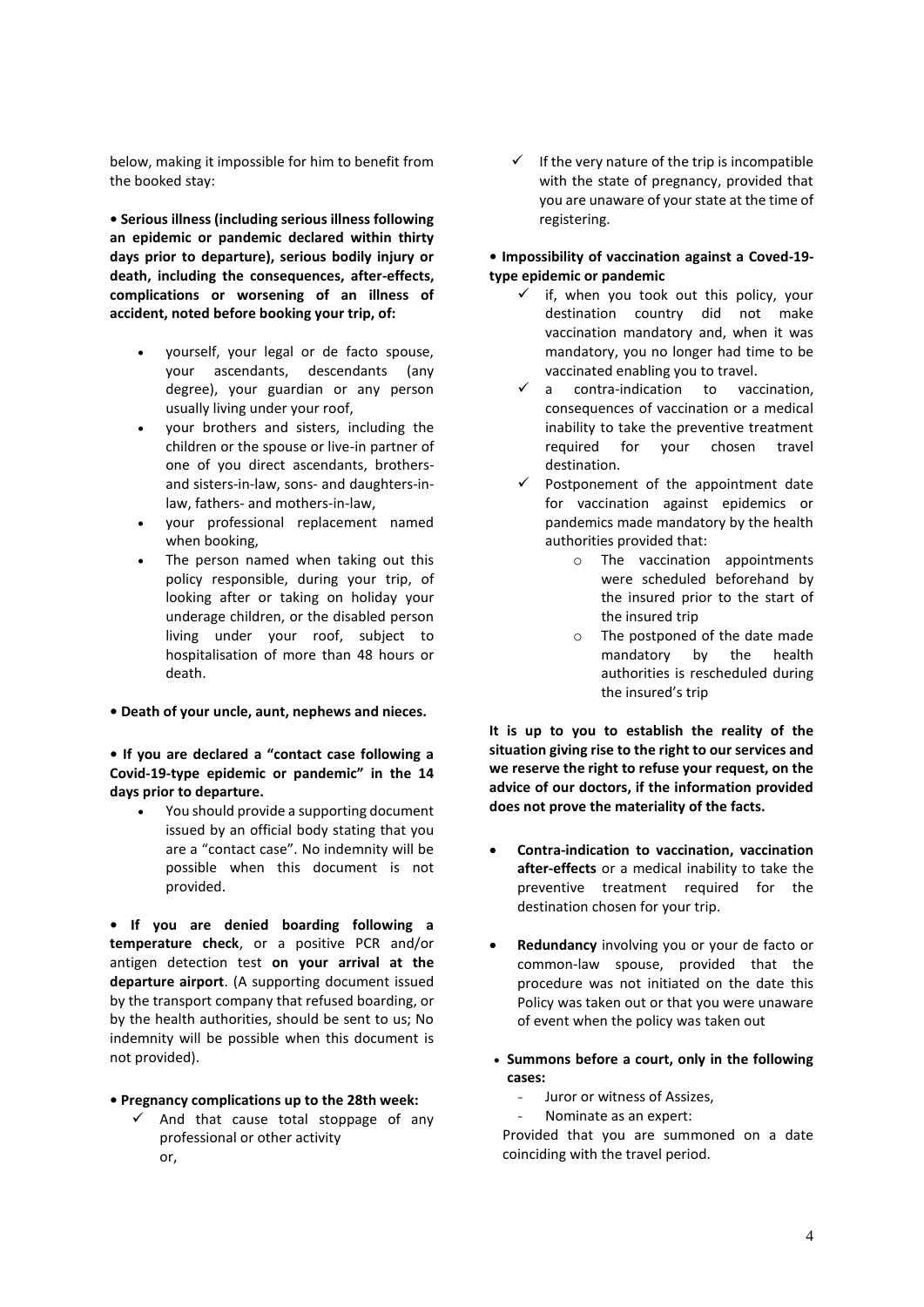- **Summons with a view to adopting a child** for the duration of your insured stay and provided that the summons was not known when the Policy was taken out.
- **Summons to re-sit a higher-education exam**  following failure that was unknown when the reservation was made or the policy was taken out, provided the exam in question is scheduled during the insured trip.
- **Summons for an organ transplant** of yourself or your legal or de factor spouse or one of your firstlevel ascendants or descendants.
- **Theft or serious damage to your essential caravan or camper van** for the stay booked which is unknown when taking out the insurance policy and makes your initially planned stay impossible.
- **Serious damage from fire, explosion or water or caused by the forces of nature** at your business or private premises, where your presence is required without fail to take the necessary precautionary measures.
- **Theft at your professional or private premises** requiring your presence without fail on the day of departure, provided that it occurs the 48 hours preceding the start of the stay.
- **Serious damage to your vehicle** during the 48 working hours **before the first day of the stay** and insofar as it cannot be used to get you to your stay location.
- **Impediment to you reaching the place you are staying** by road, rail, air or sea on the day the stay starts due to:
- roadblocks ordered by the State or a local authority,
- flooding or natural event obstructing traffic and certified by the competent authority,
- Traffic accident during the journey needed to get to your planned stay location, where the damage immobilises the vehicle, as stated in the report by the adjuster.
- **Getting a job as** an employee for **more than six months** that starts before or during the planned dates of your stay (you must have been registered as a job seeker with the employment agency on the day of booking your stay (proof of affiliation will be requested) and provided this is not a contract extension or renewal nor an assignment given you by a temporary employment agency.
- **Your divorce or break-up of a PACS (civil solidarity pact)** provided that the proceedings

were brought before the courts after the trip was booked and on presentation of an official document.

**25% excess of the amount of the loss.**

- **Theft of your identity card, driving licence or passport** within five working days prior to your departure that prevents you from satisfying the mandatory control by the competent authorities for you to reach your stay location. **25% excess of the amount of the loss.**
- **Cancellation or modification to the paid holiday dates of yourself or your de facto or legal spouse imposed by your employer** for legitimate reason or exceptional circumstances who had officially agreed to them in writing before you booked your stay. The document issued by the employer is required. **This cover is not available to heads of companies, selfemployed professionals, freelance workers, craftspeople or people employed part-time in the entertainment industry. This cover also does not apply in case of change of employment.**

 **25% excess of the amount of the loss.**

 **Change of job requiring you to move house,** imposed by your superiors and which you have not requested and provided the change was unknown when the policy was taken out. This cover is granted to salaried employees, excluding self-employed professionals, company directors and legal representatives, freelance workers, craftspeople and people employed part-time in the entertainment industry.

**25% excess of the amount of the loss.**

- **Visa refusal by the authorities of the destination country** subject to no application having been refused previously by those authorities for the same country. Documentary proof issued by the embassy will be required.
- **Illness requiring psychological or psychotherapeutic treatment including nervous breakdowns** of yourself, your de facto or legal spouse or your direct descendants and requiring a **minimum hospitalisation of three days** when the trip is cancelled.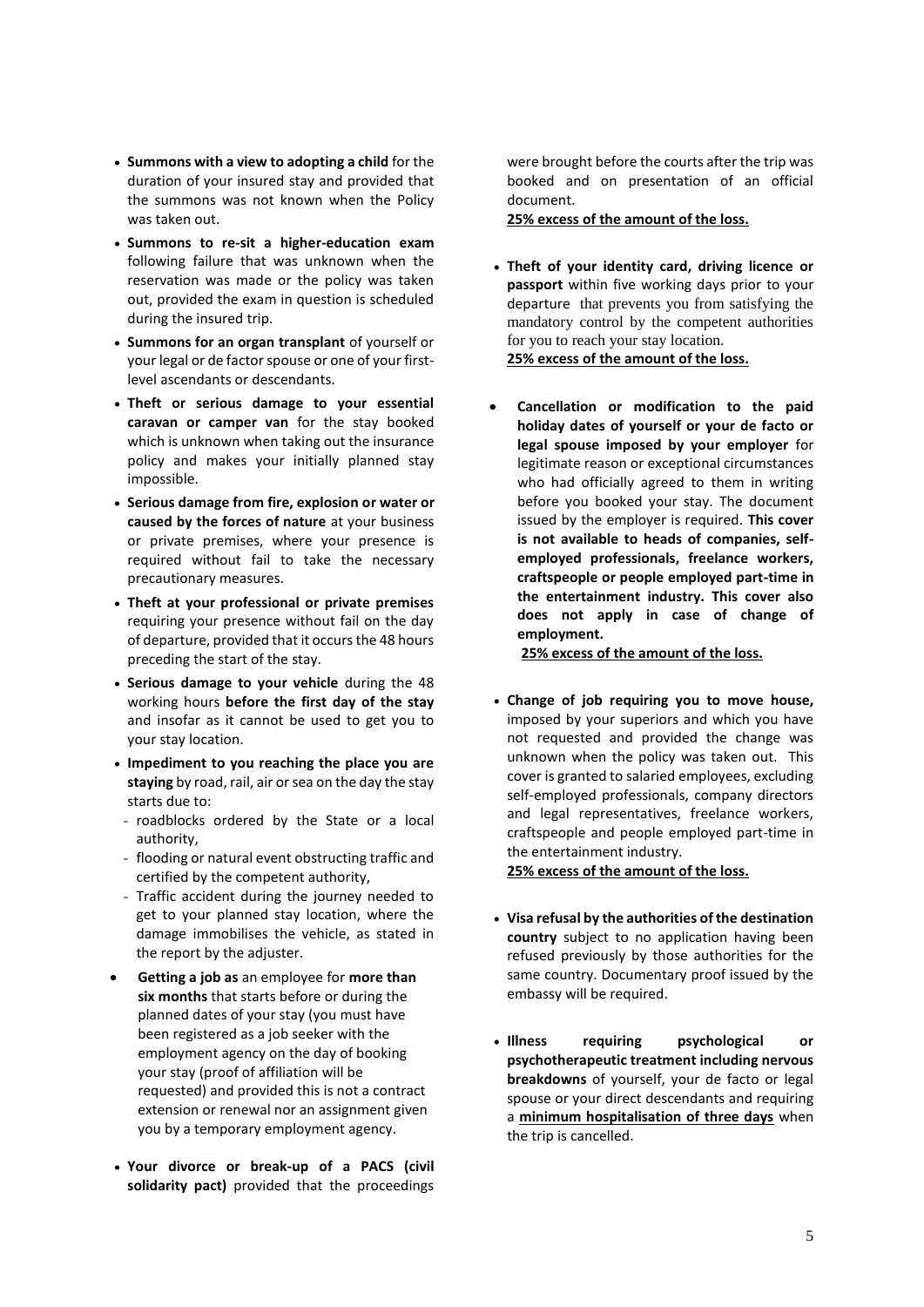**Cancellation by one of the people travelling with you** (maximum nine people) who booked at the same time as you and are insured under the same policy, where the cancellation is due to one of causes listed above. If the person wishes to travel alone, additional expenses are taken into account. Our reimbursement may not exceed the amount due in the event of cancellation on the date of the event.

# 3. EXTENSION MODIFICATION CHARGES

In the event of modification of the dates of your stay due to a reason listed above, we will reimburse you the costs arising from the postponement of the dates of your covered stay provided for contractually in the terms and conditions of sale.

Under no circumstances may this indemnity be greater than the amount of the cancellation charges payable on the date on which the event behind the modification occurred.

**Cancellation and modification cover cannot be combined** 

# 4. WHAT WE EXCLUDE

**The Cancellation cover does not cover the impossibility of leaving linked to border closures, the physical organisation, accommodation conditions or safety of the destination.**

**Apart from the exclusions appearing in the section "WHICH GENERAL EXCLUSIONS APPLY TO ALL OUR COVERS?, the following are also excluded:**

- **Any event, illness or accident that has already been noted, relapse, aggravation or hospitalisation between the date of purchase of the stay and the date the insurance policy was taken out,**
- **Any circumstance detrimental to mere enjoyment,**
- **Pregnancy and in all circumstances, voluntary termination of pregnancy, childbirth,** in vitro fertilisation and their consequences, together with the complications due to the state of pregnancy beyond the 28th week,
- **Forgotten vaccination,**
- **Default of any kind, including financial, of the carrier making it impossible to fulfil its contractual obligations,**
- **Too little or too much snow,**
- **Any medical event of a mental, psychological or psychiatric nature, and which has not given rise to hospitalisation for more than three consecutive days after taking out this policy,**
- **Pollution, local health situation and natural disasters covered by the procedure referred to in Law 82-600 of 13 July 1982 as well as their consequences, meteorological or climatic events,**
- **The consequences of criminal proceedings against you,**
- **Any other event occurring between the date when the insurance policy was taken out and the date of departure for your trip**
- **Any event occurring between the date of registering for the trip and the date when the insurance policy was taken out.**
- **The absence of hazard,**
- **An intentional and/or reprehensible act under the law, the consequences of alcoholic states and the consumption of drugs, any narcotic substance mentioned in the Public Health Code, drugs and treatments not prescribed by a doctor**,
- **The simple fact that the geographical destination of the trip is not recommended by the Ministry of Foreign Affairs of the insured's country ,**
- **An act of negligence by you,**
- **Any event for which the trip organiser may be responsible or liable in accordance with the Tourism Code in force,**
- **Failure to present, for any reason whatsoever, documents essential to the stay, such as passport, driving** licence, identity card, visa, travel documents, vaccination record, except in case of theft within the 48 hours preceding departure

# 5.HOW MUCH COMPENSATION DO WE PAY?

We cover the amount of the cancellation charges **incurred on the day of the event** that may give rise to the cover, in accordance with the General Terms and Conditions of Sale of the trip organiser, with a maximum and an excess as indicated in the Schedule of Cover.

The insurance premium is never refundable..

# 6. HOW LONG DO YOU HAVE TO DECLARE THE LOSS?

1/ *Medical reasons:* you should declare your loss **as soon as it is proven and have a competent medical authority certify that your state of health is serious enough to contra-indicate your trip.**

If your cancellation is subsequent to such a contraindication to travel, our reimbursement will be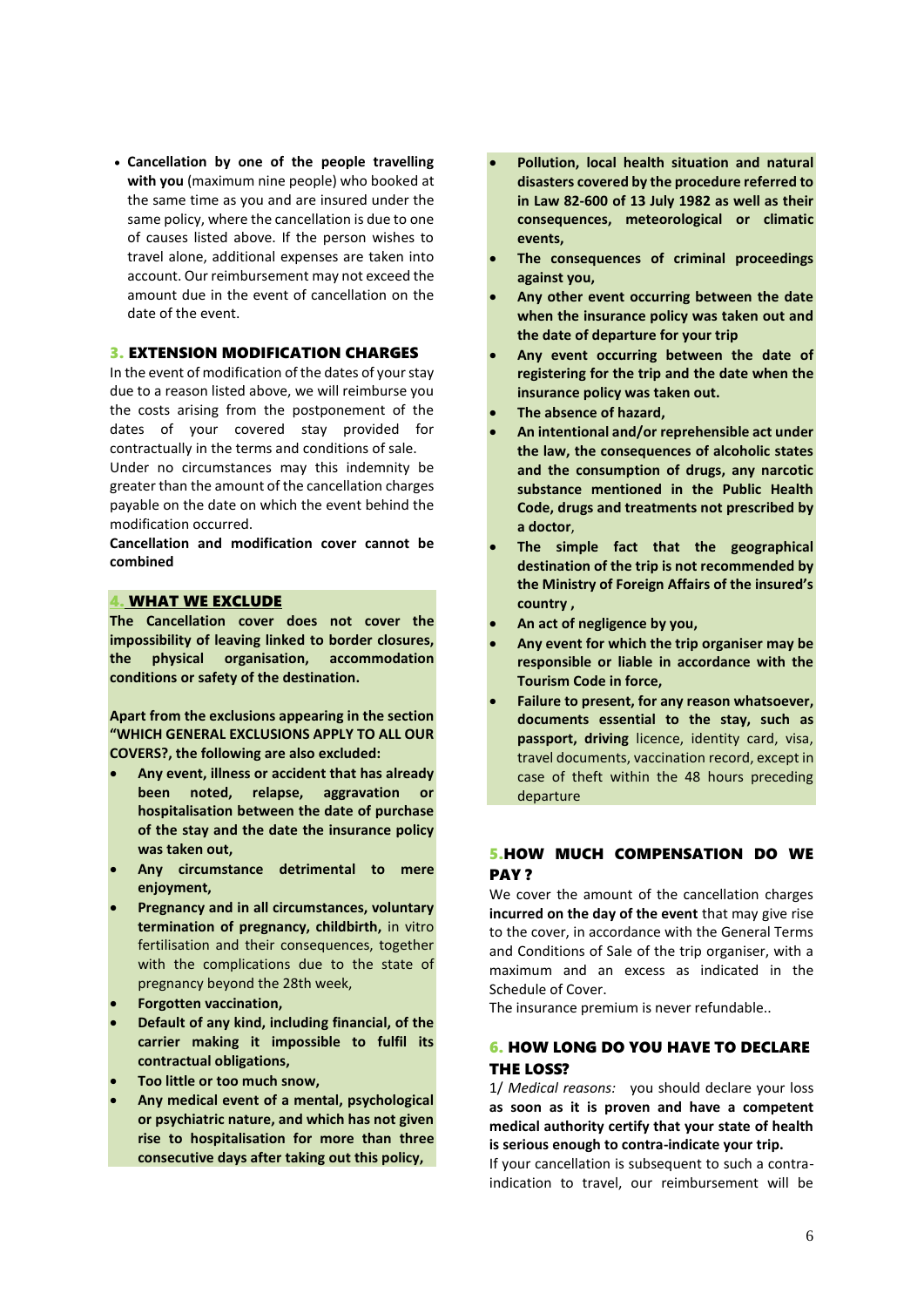limited to the cancellation charges applicable at the date of the contra-indication (calculated on the basis of the trip organiser's scale of charges).

*For any other reason for cancellation:* you should declare your loss as soon as you become aware of the event that may give rise to the cover. If your trip cancellation falls after that date, our reimbursement will be limited to the cancellation charges applicable at the date of the event (calculated on the basis of the trip organiser's scale of charges).

2/ Also, if the loss has not been declared to us directly by the travel agent or the organiser, you should advise us within five working days following the event leading giving rise to the cover.

# 7. WHAT ARE YOUR OBLIGATIONS IN THE EVENT OF A LOSS?

Your must be accompanied by:

- In the event of illness or accident, a medical certificate stipulating the origin, nature, severity and expected consequences of the illness or accident,
- In the event of death, a death certificate and the civil status form,
- In other cases, any documentary proof.

**You should let us have the medical details and documents needed to process for your claim file, using the envelope pre-printed with the name and address of the medical examiner that we will send you as soon as we receive the declaration of loss and the medical questionnaire to be filled in by your doctor.**

**If you do not have these documents or information, you should procure them from your doctor and send them to us using the abovementioned pre-printed envelope.**

**You should also send us, using the envelope preprinted with the name of the medical examiner, any information or documents requested to prove the reason for your cancellation, in particular:**

- All photocopies of prescriptions for medicines, tests or examinations together with any documents proving that such prescriptions have been filled or performed, in particular the social security forms showing the medical stickers for the drugs prescribed,
- Statements from Social Security or similar bodies concerning reimbursement of treatment costs and payment of daily indemnities,
- The original of the paid invoice for the amount you were bound to pay to the organiser or that the organiser retains,
- The number of your insurance policy,
- the registration form issued by the travel agent or organiser,
- in the event of an accident, you must specify its causes and circumstances and provide us with the names and addresses of those responsible, and, where applicable, of witnesses.
- If you are denied boarding: a supporting document issued by the carrier that denied you boarding, or by the health authorities; No indemnity will be possible when this document is not provided).
- And any other necessary document.

Furthermore, it is expressly agreed that you accept in advance the principle of examination by our medical examiner. Therefore, if you oppose such examination without legitimate reason, you will lose your rights to the cover.

You should send your declaration of loss to us at: **Gritchen Affinity**

> **27 Rue Charles Durand – CS70139 18021 Bourges Cedex France**

# LATE ARRIVAL

# 1. WHAT WE COVER

We cover you for reimbursement on a *pro rata temporis* basis of the unused period following late entry availability **by more than 24 hours** of the rented accommodation or hotel room as a consequence of one of the events listed in the cancellation cover.

**This cover cannot be combined with cancellation cover.**

# 2. WHAT ARE YOUR OBLIGATIONS IN THE EVENT OF A LOSS?

You have to:

• Send the Insurer all the documents necessary to constitute the file and thus prove the validity and the amount of the claim.

In all circumstances, you will be asked systematically to provide the original of the organiser's detailed invoices showing the land and transport services.

If the medical details needed to process the file are not disclosed to our medical examiner, it may not be settled.

You should send your declaration of loss to us at: Gritchen Affinity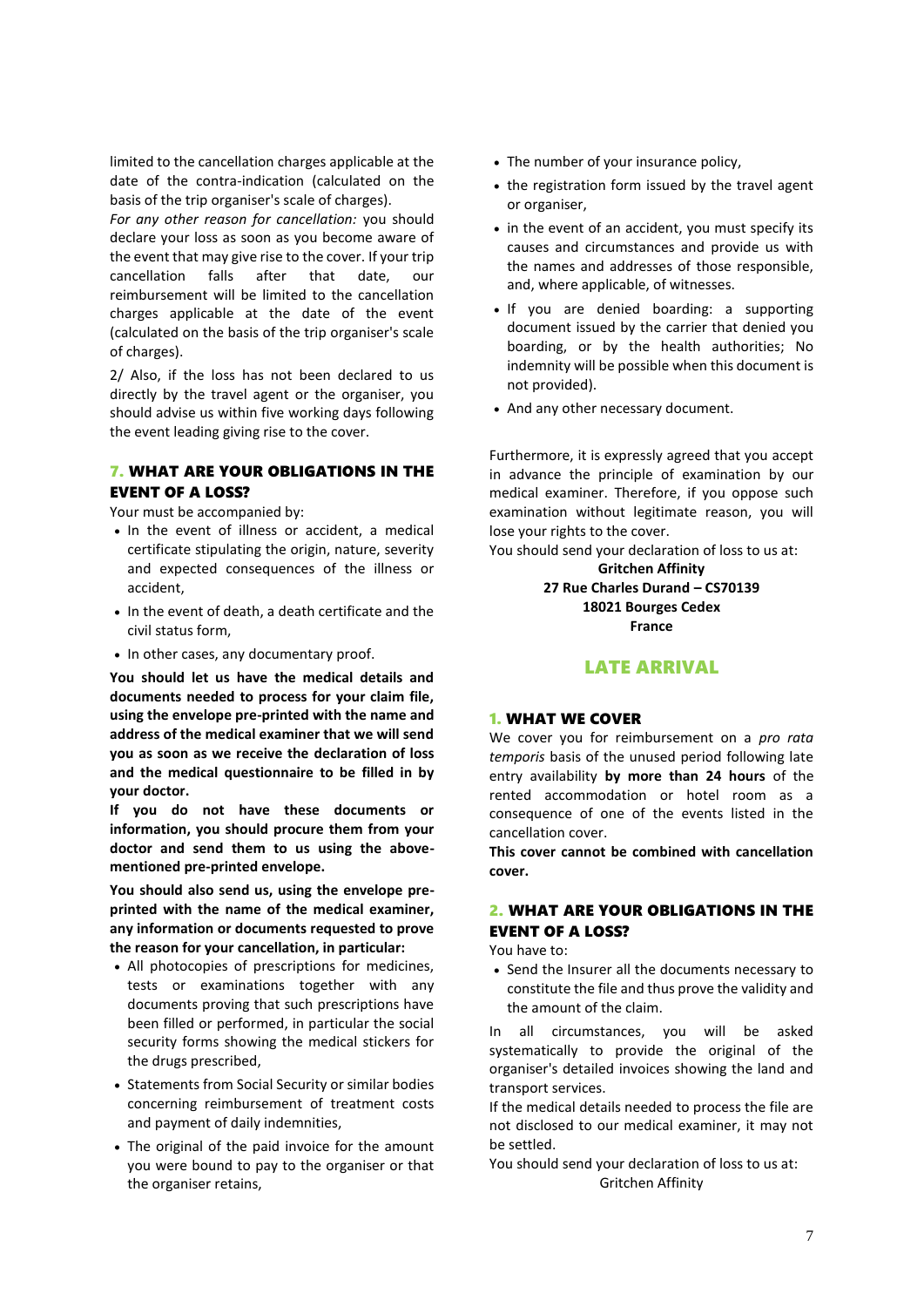27 Rue Charles Durand – CS70139 F-18021 Bourges Cedex France

# INTERRUPTED STAY CHARGES

#### 1. WHAT WE COVER

If you have to interrupt the stay covered by this policy, we undertake to reimburse the unused "open-air accommodations" (excluding file costs, insurance premium and all taxes) together with any costs for cleaning the rental, which you cannot ask the service provider to reimburse, replace or offset should you be forced to leave and return the rented pitch to the hotelier due to:

- **Serious illness or accident or death** of yourself, your legal or de facto spouse, your ascendants or descendants to the 2nd degree, fathers- and mothers-in-law, sisters, brothers, brothers- and sisters-in-law, sons- and daughters-in-law, your legal guardian or any person who usually lives under your roof, the person accompanying you during your stay and identified by name and insured under this policy.
- **Serious illness or accident or death** of your professional replacement and name when the policy was taken out, the person responsible during your stay for looking after your underage children or any disabled person of whom you are the legal guardian and who lives under the same roof as you, whether you are the legal guardian.
- **Serious damage from fire, explosion or water** or caused by the forces of nature at your business or private premises, where your presence is required without fail to take the necessary precautionary measures.
- **Theft in your business or private premises**  provided that it is significant enough to require your presence.

# 2. WHAT WE EXCLUDE

**In addition to the exclusions appearing in the section "Which general exclusions apply to all of our covers?", we do not cover interruptions following :**

- **cosmetic treatment, health cure, voluntary termination of pregnancy,** *in vitro* **fertilisation and its consequences;**
- **depressive, mental or psychological illness without hospitalisation of less than three days;**
- **epidemics or pandemics.**

# 3. WHAT ARE YOUR OBLIGATIONS IN THE EVENT OF A LOSS?

You have to:

• Send the Insurer all the documents necessary to constitute the file and thus prove the validity and the amount of the claim.

In all circumstances, you will be asked systematically to provide the original of the travel operator's detailed invoices showing the land and transport services.

If the medical details needed to process the file are not disclosed to our medical examiner, it may not be settled.

You should send your declaration of loss to us at:

**Gritchen Affinity 27 Rue Charles Durand – CS70139 F-18021 Bourges Cedex France**

# REPLACEMENT VEHICLE

**"Replacement vehicle" cover applies if difficulties arise following the immobilisation of your vehicle following a breakdown, damage to the vehicle or theft during the covered stay.** 

If the vehicle is immobilised for more than 24 hours or more than 8 hours is required to repair it or the stolen vehicle has not been found within 48 hours, we will provide and pay for a replacement vehicle of a similar type to the immobilised vehicle for a maximum three consecutive days and solely while the vehicle is immobilised.

Conditions for provision of a replacement vehicle:

- the category of replacement vehicle is equivalent to that of the immobilised vehicle;

- the replacement vehicle must be returned to the agency from which it was collected;

- you must comply with the conditions required by the vehicle rental companies.

# WHAT WE EXCLUDE

**Apart from the exclusions appearing in the section "Which general exclusions apply to all our covers?", we cannot intervene or compensate if the immobilisation is due to:**

- **running out of fuel or using the wrong fuel;**
- **puncture;**
- **losing, mislaying, theft or breakage of keys other than breakage of the key in the vehicle's steering anti-theft system;**
- **repeated breakdowns of the same type caused by failure to repair the vehicle after our agents**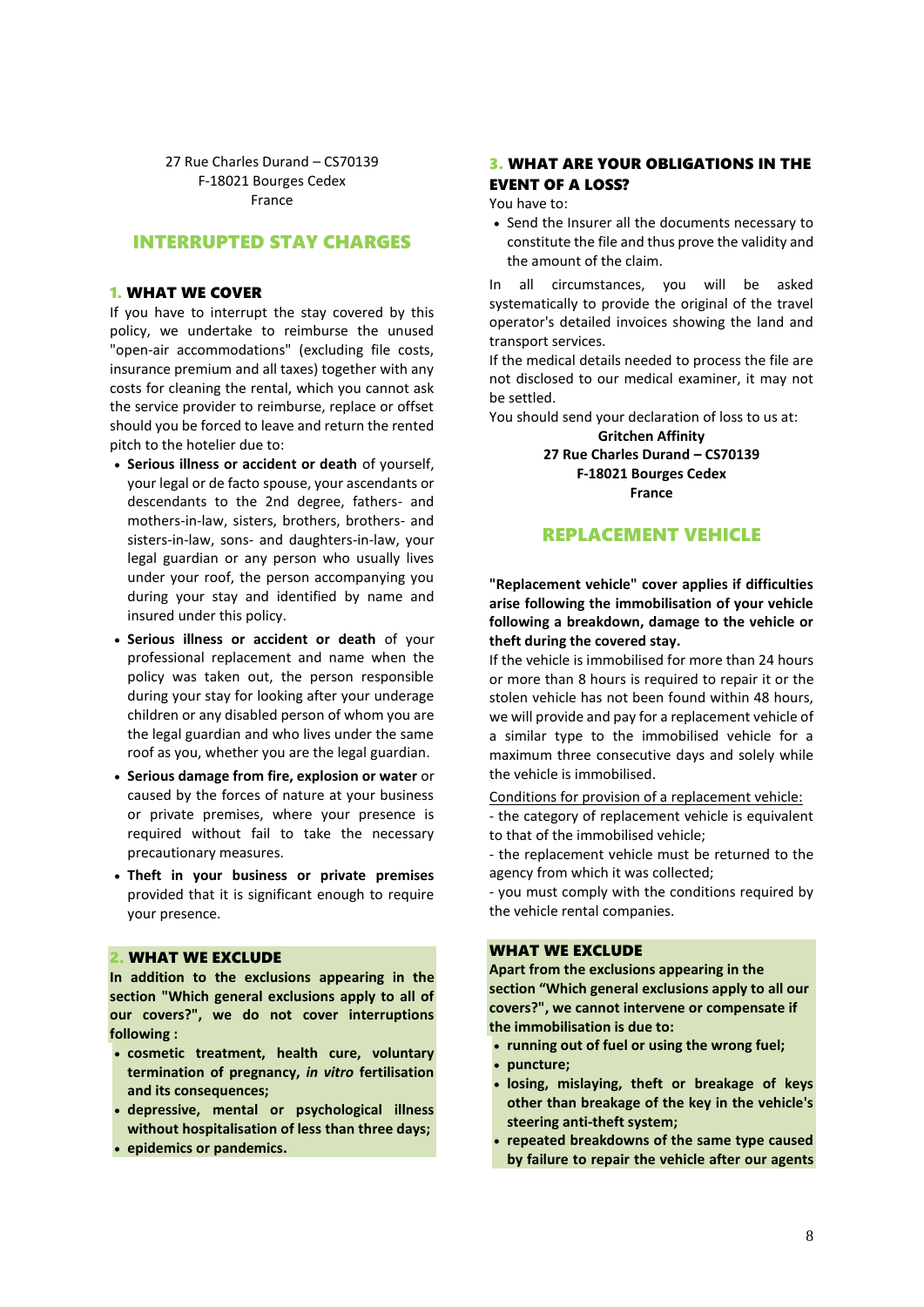**have initially intervened during the month preceding the event;**

- **air conditioning problems and breakdowns;**
- **unless stated otherwise in the policy, damage to bodywork that does not result in immobilisation of the vehicle;**
- **consequences immobilising the vehicle for servicing;**
- **Failures of alarm systems not fitted as standard.**

**Our cover excludes reimbursements of:**

- **fuel costs;**
- **personal items and effects left in and/or on the vehicle;**
- **customs and surveillance costs other than those previously agreed on by the assistance service;**
- **goods and animals being carried**
- **vehicle repair and towing costs, spare parts;**
- **all costs other than coverage of a replacement vehicle within the limits provided for in the Schedule of Cover.**

**Immobilisation of the following vehicles is excluded from replacement vehicle cover:**

- **motorcycles under 125 cc;**
- **mopeds, scooters;**
- **luggage trailers of a gross vehicle weight of more than 750 kg;**
- **non-standard trailers and all trailers other than those intended for carrying luggage, as well as boat trailers and vehicle-carrying trailers;**
- **registered motorised quadricycles driven without a licence;**
- **vehicles intended to carry people for money such as driving-school cars, ambulances, taxis, hearses and hired vehicles;**

**vehicles designed to carry goods and animals.**

# Forgotten personal item left behind in the rental accommodation

# 1. WHAT WE COVER

We reimburse you for the cost of shipping the forgotten item from the rental location to your home within the ceiling shown in the Schedule of Cover, upon presentation of an original postage receipt.

The cover applies to a single forgotten item per rental, with the stipulation that the said forgotten item should comply with the following weight and dimensions:

• **Maximum weight:** Less than 10 kilograms

**Maximum dimensions:** the sum of the length, width and height of the parcel must not exceed 150 centimetres.

Under no circumstances can the Insurer be held liable for:

• **delays attributable to the transport providers selected to deliver the forgotten item.**

**the breakage, loss, damage or theft of the forgotten Item during transportation;**

**• consequences resulting from the nature of the forgotten item;**

**a refusal by national or international customs to authorise the shipment of the forgotten item.**

# 2. WHAT WE EXCLUDE

**Apart from the general exclusions shown in the paragraph "WHICH GENERAL EXCLUSIONS APPLY TO THE POLICY?" the following are also excluded : • Any item governed by national, European and international regulations concerning hazardous products, including in particular those defined in the rules of the International Civil Aviation Organisation (ICAO);**

**•All items containing explosives, munitions, gas, solid and liquid flammable materials, oxidising, toxic and/or infectious substances, corrosive or radioactive substances, batteries and lithium batteries;**

**•All items which, due to their nature, their packing or their packaging may be a hazard to staff, third parties, the environment or the safety of transport vehicles, or which may damage other items being transported, machinery, vehicles or goods belonging to third parties;**

**•Counterfeit items and/or those contravening laws and regulations in force;**

**•Narcotics or any other illegal substance;**

**•Firearms;**

**•Items requiring transportation under controlled temperature conditions;**

**•Publications or audiovisual media banned by any applicable law or regulation;**

**•Animals, whether alive or dead;**

**•Any content, which, if shipped by post, is be likely to offend human dignity, integrity or respect for the human body, in particular ashes and funeral relics;**

**•Banknotes, negotiable instruments, payment cards or metal coins with legal tender and redeemability status intended for circulation in France and precious metals;**

**•Precious stones, fine pearls, identity papers or any other item of value ;**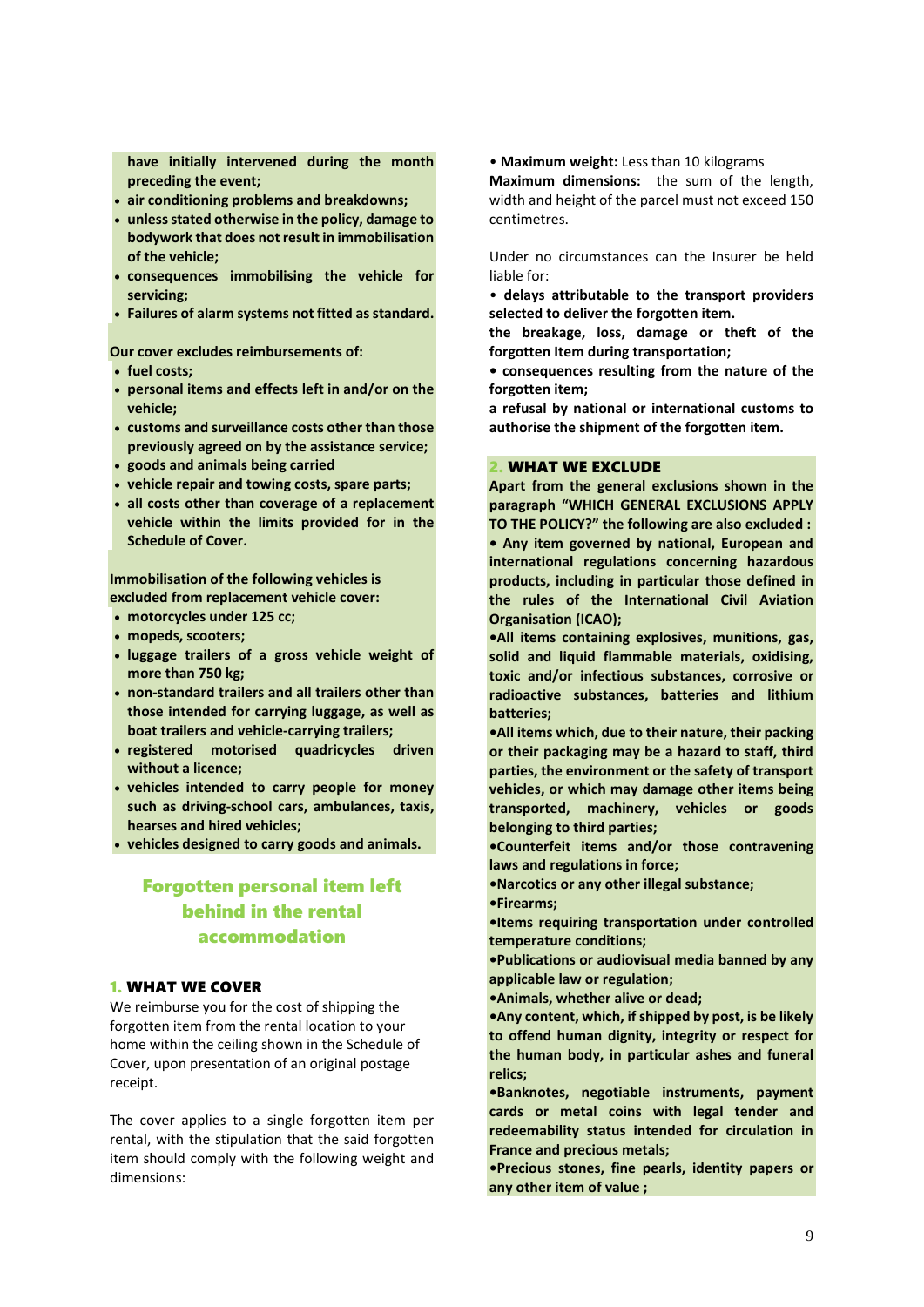**•Items whose transportation constitutes a commercial operation and those intended for sale; •Motorised equipment, automotive accessories, gardening equipment, items containing liquids, furniture;**

**•Household or IT equipment and accessories, hi-fi equipment, musical instruments.**

# 3.HOW MUCH COMPENSATION DO WE PAY?

We will compensate you for the cost of shipping the forgotten Item, up to the maximum amount shown in the Schedule of Cover.

# 4. WHAT ARE YOUR OBLIGATIONS IN THE EVENT OF A LOSS?

Once you have contacted your host and the forgotten item has been found and sent, you should send us your declaration within 10 working days after dispatch, except in unforeseen or force majeure cases: It must be accompanied by:

- your policy number
- copy of the rental agreement,

• original invoice for the despatch costs issued by the transport provider chosen to deliver the forgotten item.

# ASSISTANCE

# **REMOTE ADVICE BEFORE AND DURING YOUR STAY**

For any request for information and useful information for the organisation and smooth running of your trip, you can contact us before and during your stay 24 hours/day, 7 days/week. The information relates to the following areas.

# *Health information***: Health, Hygiene, Vaccination, Precautions to be taken, Main hospitals, Advice for women, Time difference, Travelling with animals.**

Our doctors are also available for any information you may need in the event of a trip taking place during an epidemic or pandemic.

The information is communicated by telephone and is not the subject of a written confirmation or sending of documents.

Information services are provided between 8:00 a.m. and 7:00 p.m. and within time frames normally necessary to satisfy the request.

However, regardless of the time of the call, we welcome and note your requests as well as your contact details in order to call you back to provide you with the answers awaited

#### **REPATRIATION OR MEDICAL TRANSPORT:**

You are injured or suffer from an illness, including in the context of an epidemic or a pandemic, during covered travel. We organise and take care of your repatriation to your home or to a hospital near you.

Only medical requirements are taken into account to determine the date of repatriation, the choice of means of transport or place of hospitalisation.

The repatriation decision is taken by our medical consultant, after consulting the occasional treating doctor and possibly the family doctor.

During your repatriation, and as recommended by our medical consultant, we organise and pay for the transport of a person to be by your side.

Any refusal of the solution offered by our medical team will render the personal assistance cover null and void.

# **RETURN IMPOSSIBLE:**

Your return home is impossible following measures to restrict the movement of populations in the event of an epidemic or pandemic taken by the local government or approved transport companies.

If you are forced to extend your stay, we organise and pay the hotel costs (room and breakfast) as well as those of your beneficiary family members or an insured companion, up to the amount indicated in the Schedule of Cover.

# **HOTEL EXPENSES AFTER BEING PLACED IN QUARANTINE**

If you are forced to extend your stay after being placed in quarantine, we organise and pay the costs (room and breakfast) as well as those of your beneficiary family members or an insured companion, up to the amount indicated in the Schedule of Cover.

# **MEDICAL EXPENSES (OUTSIDE COUNTRY OF RESIDENCE)**

When medical costs (including in the event of illness contracted in the context of an epidemic or pandemic) have been incurred with our prior approval, we reimburse you for the proportion of these costs which have not been covered by any insurance organisations with which you are affiliated.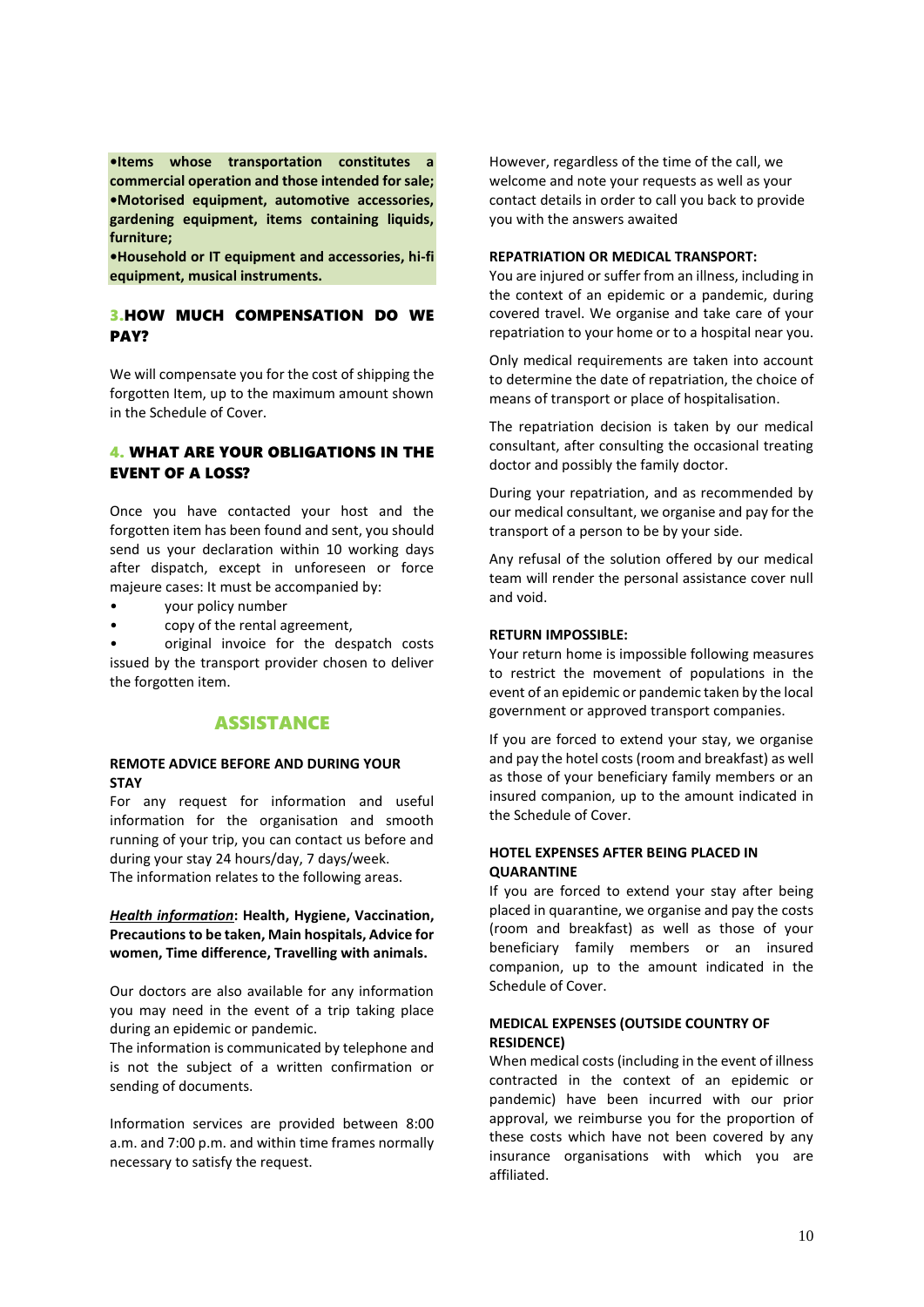We only intervene once the reimbursements have been made by the aforementioned insurance organisations, minus an excess to the amount is indicated in the Schedule of Cover, and subject to communication of original proof of reimbursement from your insurance organisation.

This reimbursement covers the costs defined below, provided that they relate to care received by you outside your country of residence as a result of an illness or accident occurring outside your country of residence.

In this case, we reimburse the amount of the costs incurred up to the maximum amount indicated in the Schedule of Cover.

Should the insurance organisation to which you contribute not cover the medical costs incurred, we will reimburse the costs incurred within the limit of the amount indicated in the Schedule of Cover, subject to you providing the original invoices for medical costs and the certificate of nonreimbursement from the insurance organisation.

This service ceases from the day on which we are able to complete your repatriation.

Nature of the costs granting the right to reimbursement (subject to prior approval):

- $\triangleright$  Medical fees,
- $\triangleright$  Cost of medication prescribed by a doctor or surgeon,
- $\triangleright$  Ambulance costs prescribed by a doctor for transport to the nearest hospital and only in the event of refusal of coverage by the insurance organisations,
- $\triangleright$  hospitalisation costs provided that you are deemed not fit for transport by decision of the Assistance doctors, taken after collecting information from the local doctor (hospitalisation costs incurred from the day on which we are able to repatriate you are not paid),
- $\triangleright$  emergency dental expenses (capped at the amount indicated in the Schedule of Cover, without application of excess).
- $\triangleright$  costs of PCR test when you are in transit, if this test is positive.

# **EXTENSION OF THE BENEFIT: ADVANCE OF HOSPITALISATION EXPENSES (OUTSIDE COUNTRY OF RESIDENCE)**

We may, within the limit of the payment amounts provided for above, advance the hospitalisation costs that you have to incur outside your country of residence, under the following cumulative conditions:

- MUTUAIDE ASSISTANCE doctors must judge, after collecting information from the local doctor, that it is impossible to repatriate you immediately to your country of residence.
- the care to which the advance applies must be prescribed in agreement with the doctors of MUTUAIDE ASSISTANCE.
- you or any person authorised by you must formally commit by signing a specific document, provided by MUTUAIDE ASSISTANCE at the time of implementation of this service:
	- $\triangleright$  initiate the procedures to pay the costs to the insurance organisations within 15 days from the date of despatch of the elements necessary for these procedures by MUTUAIDE ASSISTANCE,
	- $\triangleright$  reimburse MUTUAIDE ASSISTANCE for the sums received in this respect from the insurance organisations within the week following receipt of these sums.

Only expenses not covered by the insurance organisations will be paid by us and within the limit of the amount specified for the "medical expenses" benefit. You should provide us with the certificate of non-payment from these insurance organisations within a week of receipt.

In order to preserve our subsequent rights, we reserve the right to ask you or your beneficiaries for a letter of commitment committing you to take the steps with social organisations and reimburse us for the sums collected.

Should you fail to have completed the procedures for payment with the insurance organisations within the allotted time, or if you fail to provide MUTUAIDE ASSISTANCE with the certificate of nonpayment from these insurance organisations within the allotted time, under no circumstances will you be able to take advantage of the "medical expenses" benefit and you will have to reimburse all of the hospitalisation costs advanced by MUTUAIDE ASSISTANCE, which will initiate, if necessary, any useful recovery procedure, the cost of which will be your responsibility.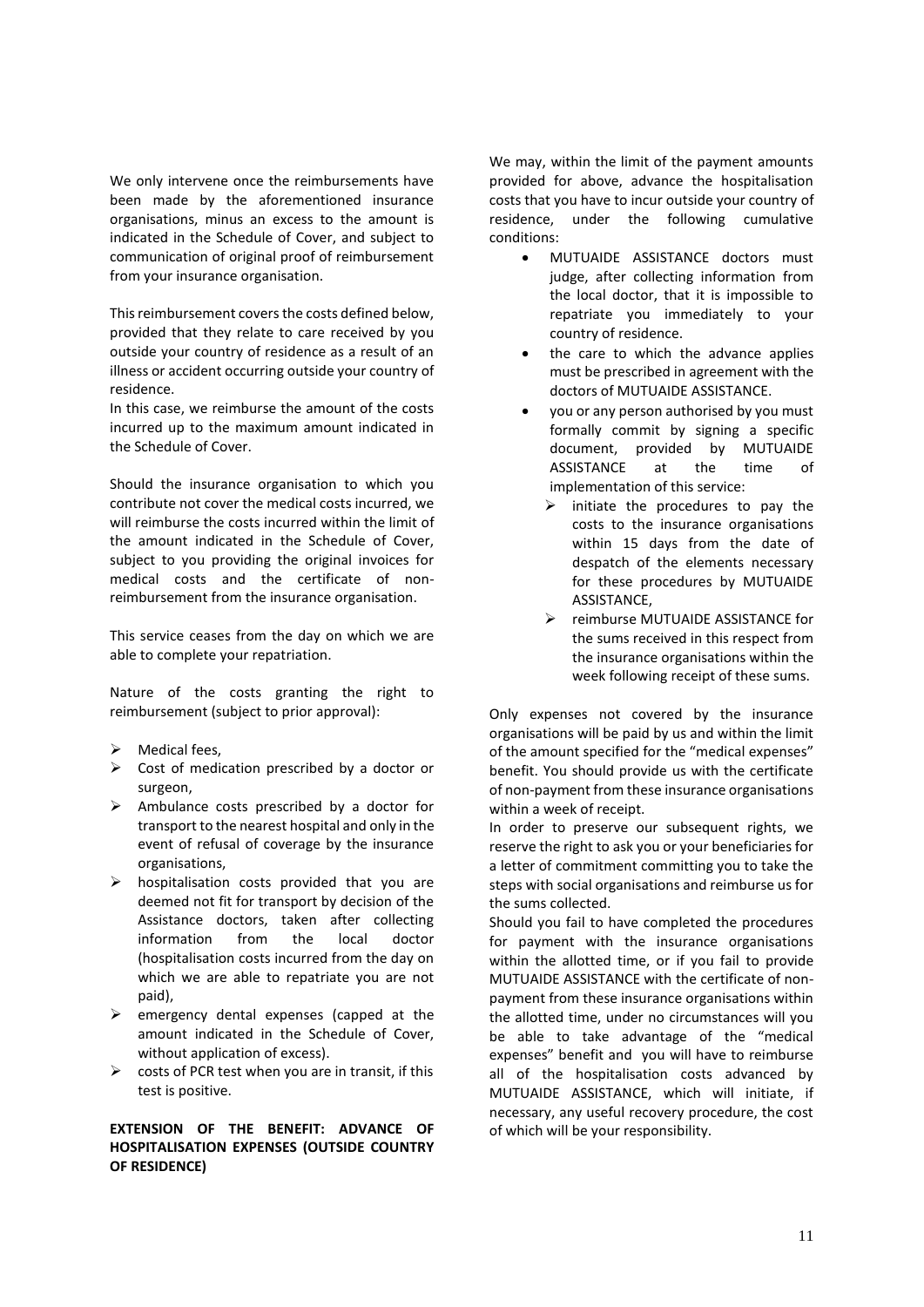## **PAYMENT OF LOCAL TELEPHONE PLAN**

During covered travel outside your country of residence, you are quarantined. We cover the costs of setting up a local telephone plan, up to the limit indicated in the Schedule of Cover.

# **PSYCHOLOGICAL SUPPORT ON SITE**

In the event of significant trauma following your quarantine related to a context of epidemic or pandemic, we can, at your request, put you in contact with a psychologist by telephone, within the limit indicated in the Schedule of Cover. These sessions are strictly confidential.

This listening work is not to be confused with the psychotherapeutic work done by licensed practitioners. Under no circumstances can this service be a substitute for psychotherapy, due to the physical absence of the caller.

#### **EMERGENCY SUITCASE**

In the event that you no longer have enough usable personal effects at your disposal due to your quarantine or your hospitalisation following an epidemic or pandemic, we pay, on presentation of supporting documents, for basic necessities, up to the amount indicated in the Schedule of Cover.

#### **DOMESTIC HELP**

Following your repatriation by us following an illness linked to an epidemic or a pandemic, if you cannot perform your usual household chores, we look for, arrange and pay for domestic help assistance, within the limit indicated in the Schedule of Cover.

#### **DELIVERY OF HOUSEHOLD SHOPPING**

Following your repatriation by us following an illness linked to an epidemic or a pandemic, if you are not able to leave your home, we organize and cover, within the limit of local availability, the costs of delivery of your shopping within the limit set in the Schedule of Cover.

# **PSYCHOLOGICAL SUPPORT UPON YOUR RETURN HOME**

In the event of significant trauma following an event related to a context of epidemic or pandemic, we can, at your request, put you in contact with a psychologist by telephone after you return home, within the limit indicated in the Schedule of Cover. These sessions are strictly confidential.

This listening work is not to be confused with the psychotherapeutic work done by licensed practitioners. Under no circumstances can this service be a substitute for psychotherapy, due to the physical absence of the caller.

# SPECIFIC EXCLUSIONS

**Apart from the exclusions common to all covers, the following are also excluded. We do not intervene for:**

- **Travel taken for the purpose of diagnosis and/or treatment,**
- **Medical and hospitalisation expenses in the country of residence,**
- **Drunkenness, suicide or attempted suicide and their consequences,**
- **Any voluntary mutilation of the insured,**
- **Ailments or benign injuries which can be treated on site and/or which do not prevent the Beneficiary/Insured from continuing his trip,**
- **The states of pregnancy, unless there are unforeseeable complications, and in all cases, the states of pregnancy beyond the 36th week, voluntary termination, the aftermath of childbirth,**
- **Convalescence and ailments during treatment, not yet consolidated and involving a risk of sudden aggravation,**
- **Illnesses diagnosed previously that have resulted in hospitalisation in the 6 months preceding the date of departure on the trip,**
- **Events related to medical treatment or surgery that are not unforeseen, fortuitous or accidental,**
- **Prosthesis costs: optical, dental, acoustic, functional, etc**
- **The consequences of infectious risk situations in an epidemic context that are subject to quarantine or preventive measures or specific surveillance by the international health authorities and/or local health authorities of the country where you are staying and/or national authorities of your country of origin**, **unless otherwise specified in the cover.**
- **The costs of spa treatment, cosmetic treatment, vaccination and resultant costs,**
- **Stays in a rest home and the resultant costs,**
- **Rehabilitation, physiotherapy, chiropractic and resultant costs,**
- **Scheduled hospitalisations.**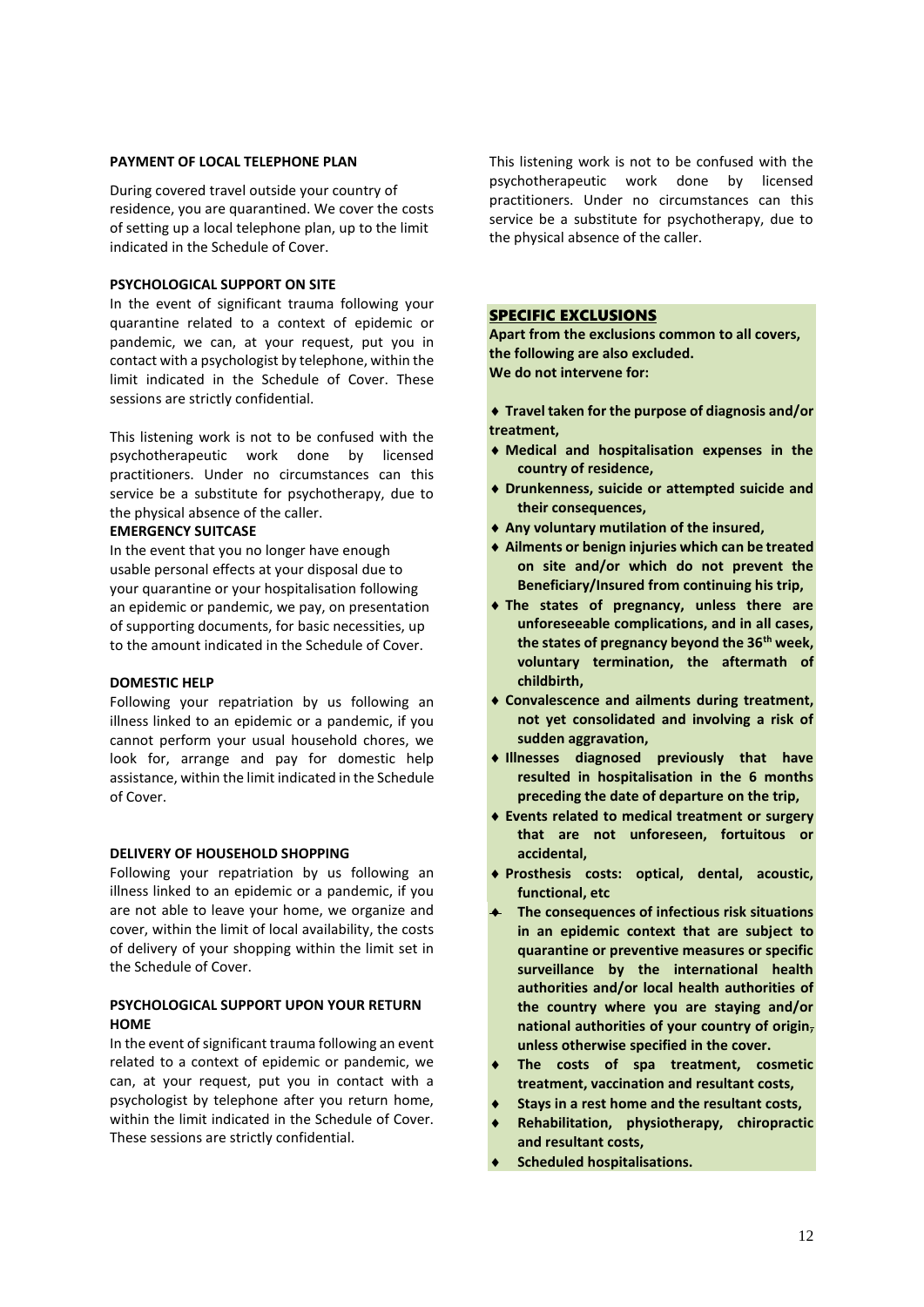# NEED ASSISTANCE? Contact us, 7 days/week and 24 hours/day By 'phone from France: Same Solid Report of the By e-mail: +33 1 45 16 85 42 *(Call not surcharged, cost according to operator, call may be recorded) [assistance@mutuaide.fr](mailto:assistance@mutuaide.fr)*

**To allow us to intervene under the best conditions, remember to prepare the following information that will be requested when you call:**

- $\rightarrow$  Your policy number.
- › Your last and first names,
- › Your home address,
- $\rightarrow$  The country, city or town where you are at the time of the call.
- $\rightarrow$  Specify the exact address (no., street, hotel possibly, etc.),
- $\rightarrow$  The phone number where we can reach you,
- $\rightarrow$  The nature of your problem.

**When you call initially, you will be given an assistance file number. State it systematically during any subsequent contacts with our Assistance Service.**

# $\rightarrow$  General Provisions

Like any insurance policy, this one comprises mutual rights and obligations. It is governed by the French Insurance Code. These rights and obligations are set forth in the following pages.

This is a collective damage insurance policy taken out by Gritchen Affinity with MUTUAIDE ASSISTANCE with optional membership.

**Appendix to Article A. 112-1**

**Advice on exercising your right to a waiver as provided for under Article L. 112-10 of the French Insurance Code.**

- **Please check that you do not already have cover for any of the risks covered by the new policy. If this proves to be the case, you are entitled to terminate this policy for fourteen calendar days from the date it was signed. No charge or penalty is payable if all the following conditions are met:**
- **- you took out the policy for non-professional purposes;**
- **- the policy came with the purchase of goods or a service sold by a supplier;**
- **- you can show that you are already covered for one of the risks covered by this new policy;**
- **- the policy you wish to cancel has not been fully established;**
- **- you have not declared any loss covered by this policy.**
- **If this situation, you can exercise your right to cancel this policy by letter or in any lasting medium sent to the insurer of the new policy, together with documentary proof that you already have cover for one of the risks covered by this new policy. The insurer must reimburse you the premium paid within thirty days of your cancellation.**
- **If you wish to cancel your policy but do not meet all the above conditions, please check the cancellation procedure stipulated in your policy.**

# **Additional information:**

The cancellation letter (suggested template below) to exercise this right must be sent by letter or any other lasting medium to Gritchen Affinity - 27 rue Charles Durand - CS70139 - F-18021 Bourges: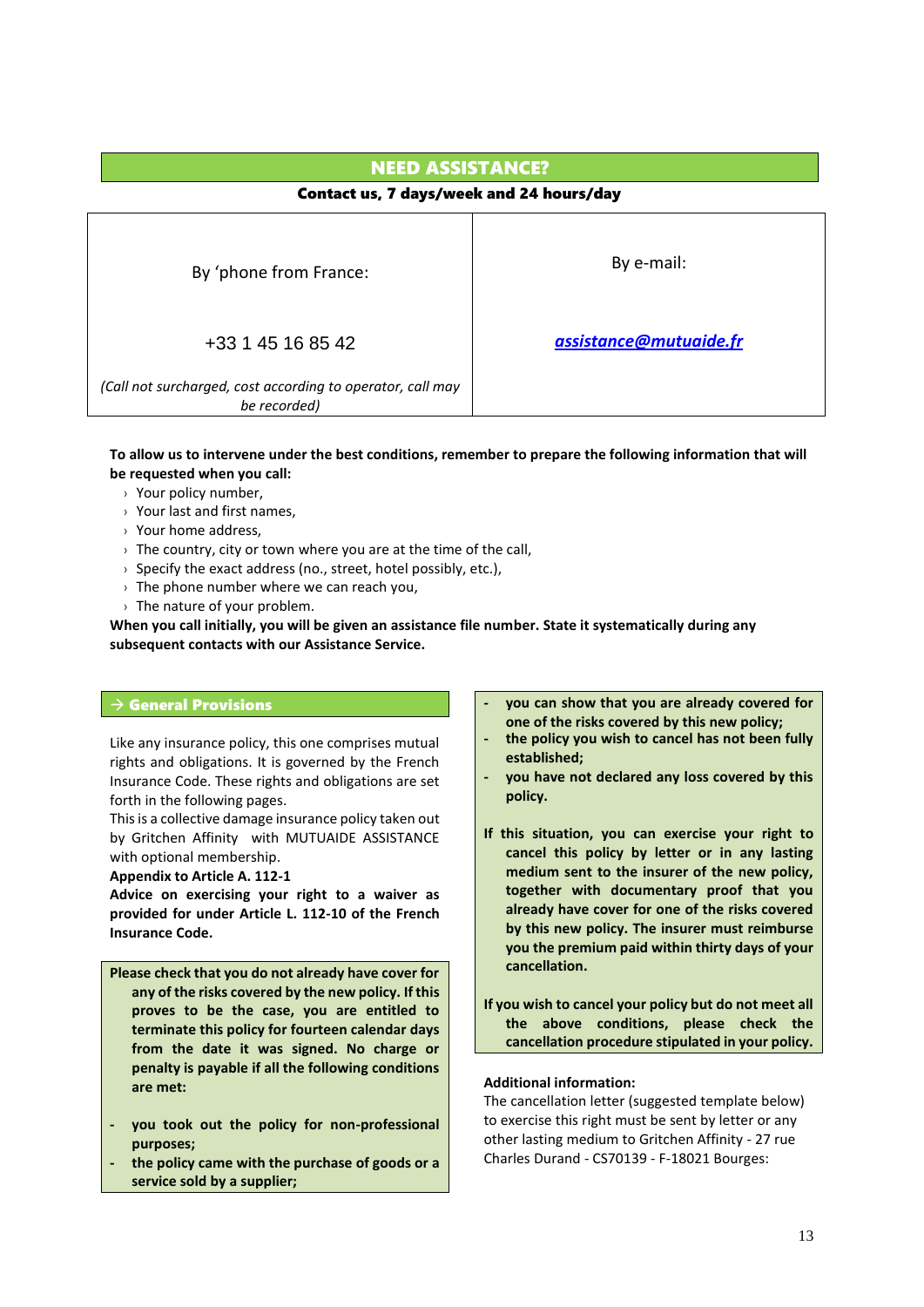"I, the undersigned, Mr/Mrs/Ms………….residing at …………..hereby cancel my policy no.……….taken out with MUTUAIDE ASSISTANCE in accordance with Article L 112-10 of the French Insurance Code. I hereby certify that on the date of sending this letter, I am unaware of any loss bring a cover under the policy into play.»

#### **Consequences of cancellation:**

Exercising your right to cancel within the period stated in the above box will result in the policy being cancelled as of the date of receipt of the letter or any other durable medium. Once you become aware of a loss covered by the policy, you can no longer exercise this right to cancel.

In the event of cancellation, you are only liable to pay the part of the premium or contribution for the period during which the risk was covered, with this period being calculated up to the cancellation date. The full premium or contribution will, however, be

payable to the insurance company if you exercise your cancellation right when a loss of which you were unaware occurs, thereby bringing the policy cover into play during the cancellation period.

#### Provisions common to all covers

#### **DEFINITIONS AND SCOPE OF APPLICATION**

#### **Quarantine**

Isolation of the person, in the event of suspected illness or proven illness, decided by a competent local authority, in order to avoid a risk of spreading said illness in the context of an epidemic or pandemic.

#### **We, the Insurer**

**MUTUAIDE ASSISTANCE –** 126, rue de la Piazza – CS 20010 – F-93196 Noisy-le-Grand Cedex – S.A. with capital of  $£12,558,240$  fully paid – Company governed by the French Insurance Code RCS 383 974 086 Bobigny – VAT FR 31 3 974 086 000 19.

#### **Serious bodily injury**

Sudden and unforeseeable decline in health, due to an external cause and unintentional on the part of the victim, noted by a competent medical authority leading to the issuance of a prescription for medication to the patient and involving the cessation of all professional or other activity.

# **Attack**

Any act of violence consisting of a criminal or illegal attack on persons and/or property in the country where you are staying, the purpose of which is to seriously disrupt public order by intimidation and terror and which is the subject of media coverage.

This "attack" will have to be recognised by the French Ministry of Foreign Affairs or the Ministry of the Interior.

If several attacks take place on the same day, in the same country, and if the authorities consider it as one and the same coordinated action, this event will be considered as one and the same event.

#### **Insured**

Natural person or groups duly insured under this policy and hereinafter referred to as "you".

For Assistance and Insurance covers, these people must reside in France, in the French overseas departments and territories or *sui generis* communities or in Europe.

#### **Injury**

Sudden decline in health resulting from the sudden action of an unintentional external cause on the part of the victim noted by a competent medical authority

#### **Natural disaster**

Abnormal intensity of a natural agent not resulting from human intervention. Phenomenon, such as an earthquake, volcanic eruption, tidal wave, flood or natural cataclysm, that has caused the abnormal intensity of a natural agent and is recognised as such by the public authorities.

# **COM**

COM refers to the Overseas Collectivities, namely French Polynesia, Saint-Pierre-et-Miquelon, Wallis and Futuna, Saint Martin and Saint-Barthelemy.

#### **Definition of personal assistance**

Personal assistance includes all the services implemented in the event of illness, injury or death of the persons covered, during covered travel.

#### **Covered travel**

Stay for which you are insured and have paid the corresponding premium, with a maximum duration of 90 consecutive days.

#### **Domicile**

For Assistance and Insurance covers, domicile is considered as the main and usual place of residence in France, in the French overseas departments and territories or *sui generis* communities or in Europe. In the event of a dispute, the tax domicile constitutes the domicile.

#### **DOM-ROM, COM and** *sui generis* **communities**

Guadeloupe; Martinique, French Guyana, Reunion, French Polynesia, Saint Pierre and Miquelon, Wallis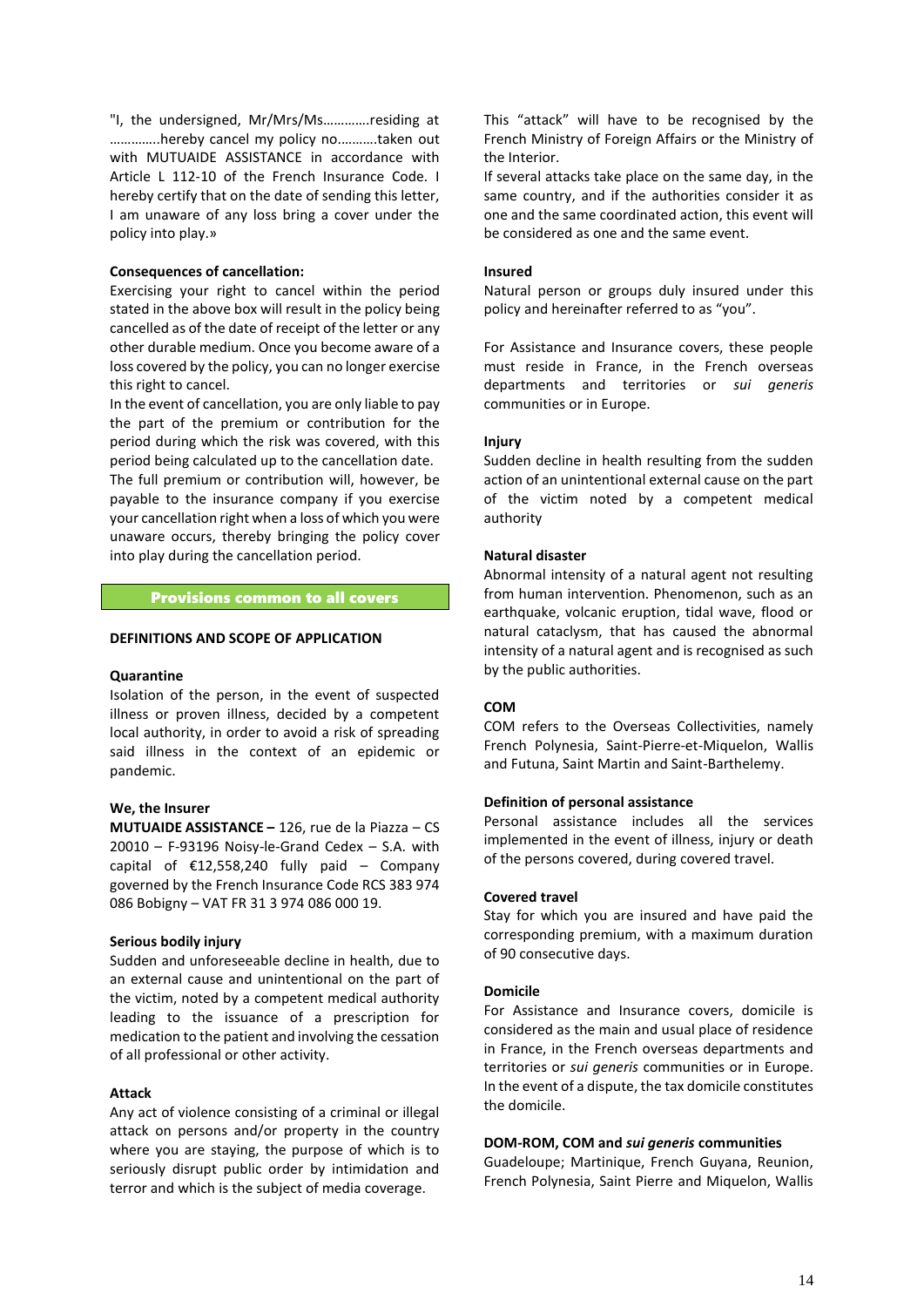and Futuna, Mayotte, Saint-Martin, Saint Barthelemy, New Caledonia.

# **DROM**

DROM refers to the Overseas Departments and Regions, namely Guadeloupe, Martinique, Guyana, Reunion and Mayotte.

#### **Duration of covers**

• The "Cancellation" cover takes effect on the day on which the insurance policy is taken out and expires on the day of your departure on the trip.

• The duration of validity of all other coves corresponds to the dates of stay indicated on the invoice issued by the trip organiser with a maximum duration of 90 consecutive days.

## **Basic necessities**

Clothing and toiletry effects allowing you to deal temporarily with the unavailability of your personal effects.

## **Epidemic**

An abnormally high occurrence of a disease in a given period of time and in a given region.

## **European Economic Area (EEA)**

Germany, Austria, Belgium, Bulgaria, Cyprus, Croatia, Denmark, Spain, Estonia, Finland, France, Greece, Hungary, Ireland, Iceland, Italy, Latvia, Liechtenstein, Lithuania, Luxembourg, Malta, Norway, Netherlands, Poland, Portugal, Czech Republic, Romania, United Kingdom, Slovakia, Slovenia, Sweden.

#### **Foreign**

Any country outside your home country.

#### **Europe**

Europe refers to the following countries: Germany, Andorra, Austria, Belgium, Bulgaria, Cyprus, Croatia, Denmark, Spain, Estonia, Finland, Metropolitan France, Gibraltar, Hungary, Greece, Ireland, Italy and Islands, Liechtenstein, Latvia, Lithuania, Luxembourg, Malta, Principality of Monaco, Norway, Netherlands, Poland, Portugal, Romania, United Kingdom, Slovakia, Slovenia, Czech Republic, San Marino, Sweden and Switzerland.

#### **Events covered for assistance**

Illness, injury or death during covered travel.

#### **Events covered for insurance**

- $\checkmark$  Cancellation
- $\checkmark$  Late arrival
- $\checkmark$  Interruption of stay
- $\checkmark$  Forgotten item
- $\checkmark$  Replacement vehicle

# **Execution of services**

The assistance services covered by this agreement can only be triggered with prior approval from MUTUAIDE ASSISTANCE. As a result, no expenditure made under the authority of the Beneficiaries may be reimbursed by MUTUAIDE ASSISTANCE.

## **Excess**

Portion of the loss left to be paid by the Insured provided for in the policy in the event of indemnity following a loss. The excess can be expressed as an amount, percentage, in days, hours, or kilometres.

## **Long-haul**:

"Long-haul" refers to travel to countries not listed in the "Medium-haul" definition.

## **Illness**

Sudden unforeseeable decline in health noted by a competent medical authority.

#### **Serious illness**

Sudden and unforeseeable decline in health noted by a competent medical authority leading to the issuance of treatment prescription to the patient and involving the cessation of all professional or other activity.

#### **Maximum per event**

In the event that the cover is exercised in favour of several insured victims of the same event and insured under the same specific conditions, the insurer's cover is, in any event, limited to the maximum amount provided for under this cover, regardless of the number of victims. As a result, indemnity is reduced and adjusted in proportion to the number of victims.

#### **Family members**

Your de facto or legal spouse or any person bound to you by a PACS, your ascendants or descendants or those of your spouse, your father- and mother-in law, brothers, sisters, including the children of the spouse or live-in partner of one of your direct ascendants, brothers- and sisters-in-law, sons- and daughters-in-law, or those of your spouse. They must be domiciled in the same country as you unless otherwise stipulated in the policy.

#### **Medium-haul**:

"Medium-haul" refers to trips to Europe and the Maghreb countries.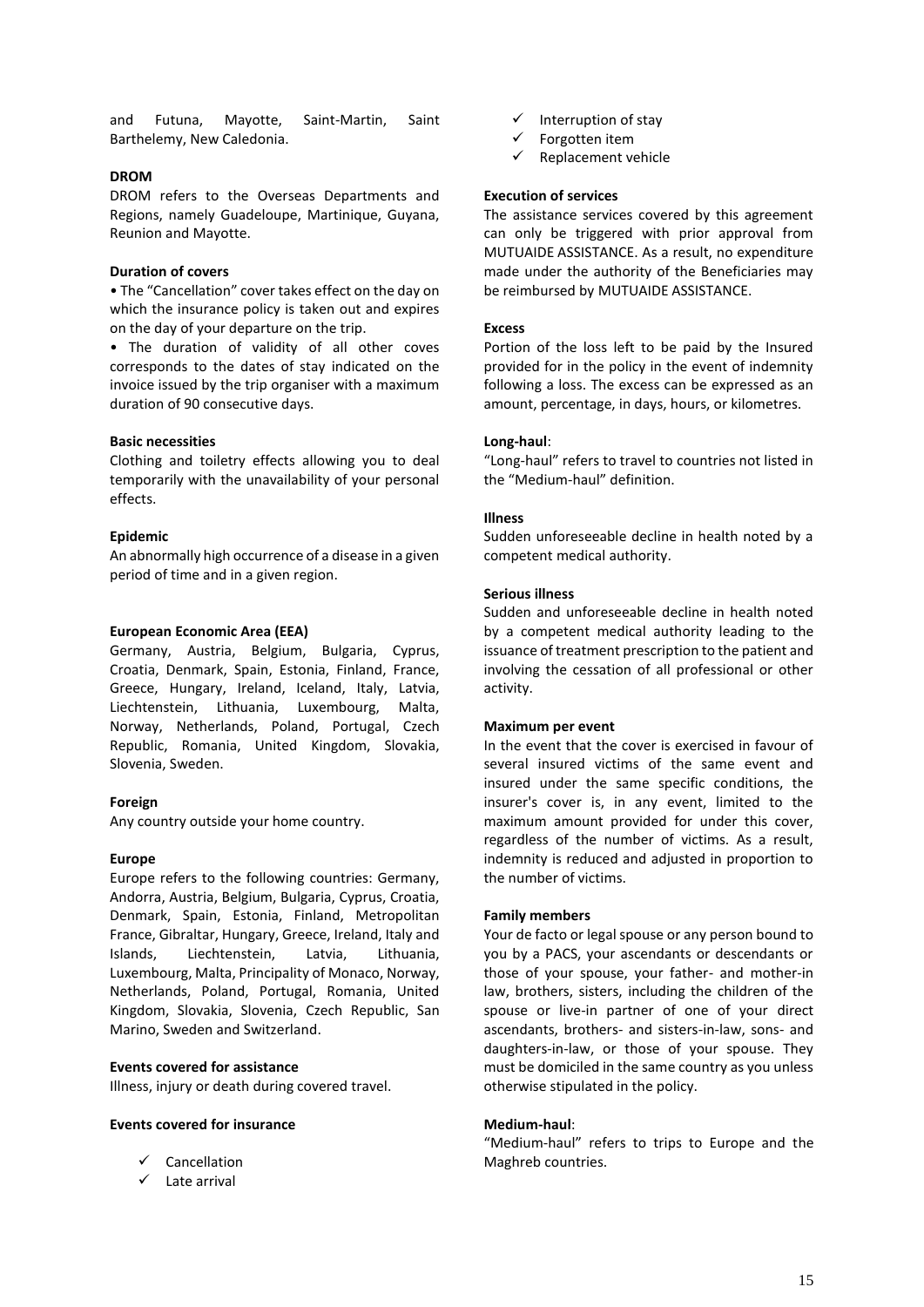# **We organise**

We take the necessary steps to give you access to the service.

## **We pay for**

We pay for the service.

#### **Invalidity**

Any fraud, falsification, false declaration or false testimony that could give rise to the covers provided for in the agreement, make our commitments null and void and forfeit the rights specified in said agreement.

## **Precious items**

Pearls, jewelry, watches, worn furs, as well as any sound and/or image reproduction device and their accessories, hunting rifles, fishing equipment, laptop computers.

## **Pandemic**

An epidemic that spreads over a wide area, crossing borders and defined as a pandemic by the World Health Organisation (WHO) and/or by the competent local authorities of the country where the loss occurred**.**

## **Quarantine**

Isolation of the person, in the event of suspected illness or proven illness, decided by a competent local authority, in order to avoid a risk of spreading said illness in the context of an epidemic or pandemic.

#### **Loss**

Random event of a nature to trigger the cover of this policy.

# **Territoriality**

Worldwide.

# **WHAT IS THE GEOGRAPHICAL SCOPE OF THE POLICY?**

The covers and/or services taken out under this policy apply worldwide.

#### **WHAT IS THE TERM OF THE POLICY?**

**The term of validity corresponds to the duration of the services sold by the trip organiser.**

**Under no circumstances can the cover last more than three months from the day of departure.**

**The "CANCELLATION" cover takes effect when this policy is taken out and it expires on the day of departure on the trip (outward journey).**

**The other covers take effect on the scheduled day of departure and expire on the scheduled day of return.**

# WHICH GENERAL EXCLUSIONS APPLY TO ALL OUR COVERS?

*We cannot intervene when your requests for covers or services are the consequence of damage resulting from:*

- **Services which have not been requested during the trip or which have not been organised by us, or in agreement with us, do not give the right, subsequently, to a refund or indemnity,**
- **Dining and hotel expenses, except those specified in the description of covers,**
- **Damage intentionally caused by the Insured and damage resulting from his participation in a crime, an offence or an altercation, except in the case of self-defence,**
- **The amount of convictions and their consequences,**
- **The use of narcotics or drugs not prescribed medically,**
- **The state of alcoholic intoxication,**
- **Customs duties,**
- **Participation as a competitor in a competitive sport or a rally giving the right to national or international ranking which is organised by a sports federation for which a licence is issued, as well as training for these competitions,**
- **The professional practice of any sport,**
- **Participation in competitions or endurance or speed tests and their preparatory tests, aboard any land, water or air locomotion machine,**
- **The consequences of non-compliance with recognised safety rules related to the practice of any leisure sporting activity,**
- **Expenses incurred after the return trip or expiry of the cover,**
- **Accidents resulting from your participation, even as an amateur, in the following sports: motor sports (regardless of the motorised vehicle used), air sports, high mountain mountaineering, bobsleigh, hunting of dangerous animals, ice hockey, skeleton, combat sports, caving, snow sports with an international, national or regional classification,**
- **Voluntary failure to comply with the regulations of the country visited or the practice of activities not authorised by the local authorities,**
- **Official prohibitions, seizures or constraints by the public authorities,**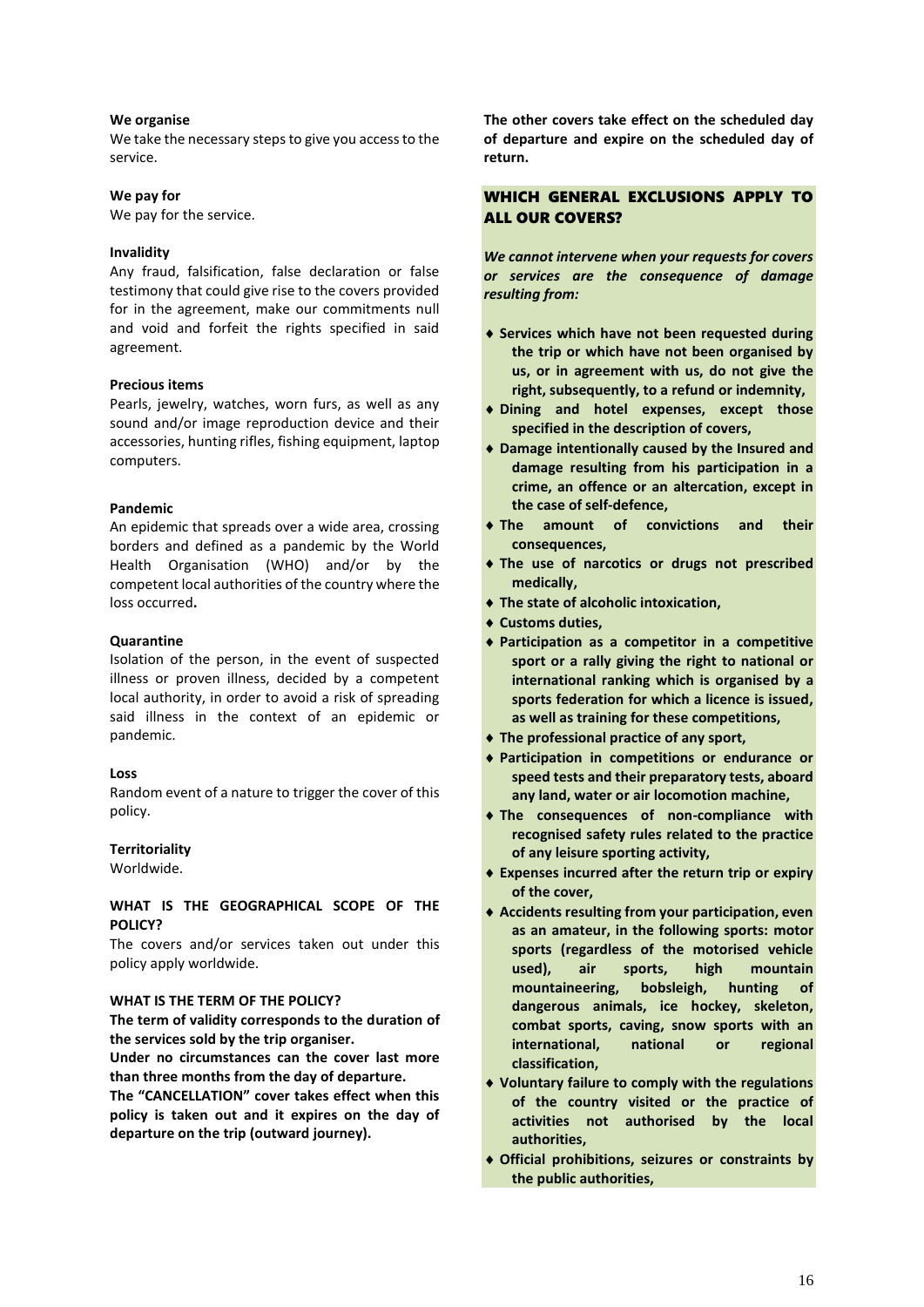- **Use by the Insured of air navigation instruments,**
- **The use of war devices, explosives and firearms,**
- **Damage resulting from wilful or intentional misconduct by the Insured in accordance with Article L.113-1 of the French Insurance Code,**
- **Suicide and attempted suicide,**
- **Epidemics, pandemics, pollution, natural disasters, unless otherwise stipulated,**
- **Civil or foreign war, riots, strikes, popular movements, acts of terrorism, hostage-taking,**
- **Disintegration of an atomic nucleus or any irradiation coming from a source of radioactive energy.**

**Under no circumstances may the liability of MUTUAIDE ASSISTANCE be engaged for breaches or setbacks in the performance of its obligations resulting from cases of force majeure, or due to events such as civil or foreign war, riots or popular movements, lockouts, strikes, terrorist attacks, acts of terrorism, piracy, storms and hurricanes, earthquakes, cyclones, volcanic eruptions or other cataclysms, the disintegration of an atomic nucleus, the explosion of radioactive nuclear devices and the effects, epidemics, the effects of pollution and natural disasters, the effects of radiation or any other fortuitous or force majeure event, as well as their consequences.**

#### **OPERATING RULES FOR ASSISTANCE SERVICES**

Only the telephone call of the Insured at the time of the event permits implementation of assistance services.

Upon receipt of the call, MUTUAIDE ASSISTANCE, after having verified the rights of the requesting party, organises and pays for the services provided for in this agreement.

To benefit from a service, MUTUAIDE ASSISTANCE may ask the Insured to justify the status he invokes and to produce, at his expense, the items and documents proving this right.

The Insured must allow our doctors access to any medical information concerning the person for whom we are intervening. This information will be processed in accordance with medical confidentiality.

**MUTUAIDE ASSISTANCE can in no way replace the local emergency relief organisations and intervene within the limits of the agreements given by the local authorities, nor cover the costs thus incurred, with the exception of the costs of transport by ambulance or by taxi to the nearest place where appropriate care can be provided, in the event of mild illness or minor injuries that do not require repatriation or medical transport.**

The interventions that MUTUAIDE ASSISTANCE is required to perform are conducted in full compliance with national and international laws and regulations. They are, therefore, reliant on obtaining the necessary authorisations from the competent authorities.

When MUTUAIDE ASSISTANCE has paid for the transport of an Insured, this person must return the ticket initially planned and unused.

MUTUAIDE ASSISTANCE decides on the nature of the air ticketing made available to the Insured according to the possibilities offered by the airlines and the duration of the journey.

## **CONDITIONS OF REIMBURSEMENT**

We can only refund the Insured up on presentation of original paid invoices corresponding to costs incurred with our approval. Refund requests must be sent to:

# **MUTUAIDE ASSISTANCE Loss Management Department 126, rue de la Piazza F-93196 NOISY LE GRAND CEDEX**

# **HANDLING OF COMPLAINTS**

1. In case of disagreement or dissatisfaction with the implementation of your policy, please let MUTUAIDE know by calling *+33 (0)1 45 16 85 42* or by writing to*[voyage@mutuaide](mailto:voyage@mutuaide.fr)*.fr for the Assistance covers listed below:

- $\checkmark$  Repatriation or medical transport
- $\checkmark$  Extension of stay
- $\checkmark$  Hotel expenses
- $\checkmark$  Repatriation of remains
- $\checkmark$  Medical expenses outside country of residence
- $\checkmark$  Transmission of urgent messages

If you are not satisfied with the answer you receive, you can write to:

# **MUTUAIDE CUSTOMER QUALITY DEPARTMENT 126, rue de la Piazza F-93196 NOISY LE GRAND CEDEX**

MUTUAIDE undertakes to acknowledge receipt of your letter within ten working days. It will be processed within two months at most.

If the disagreement persists, you may refer the matter for Insurance Mediation by writing to: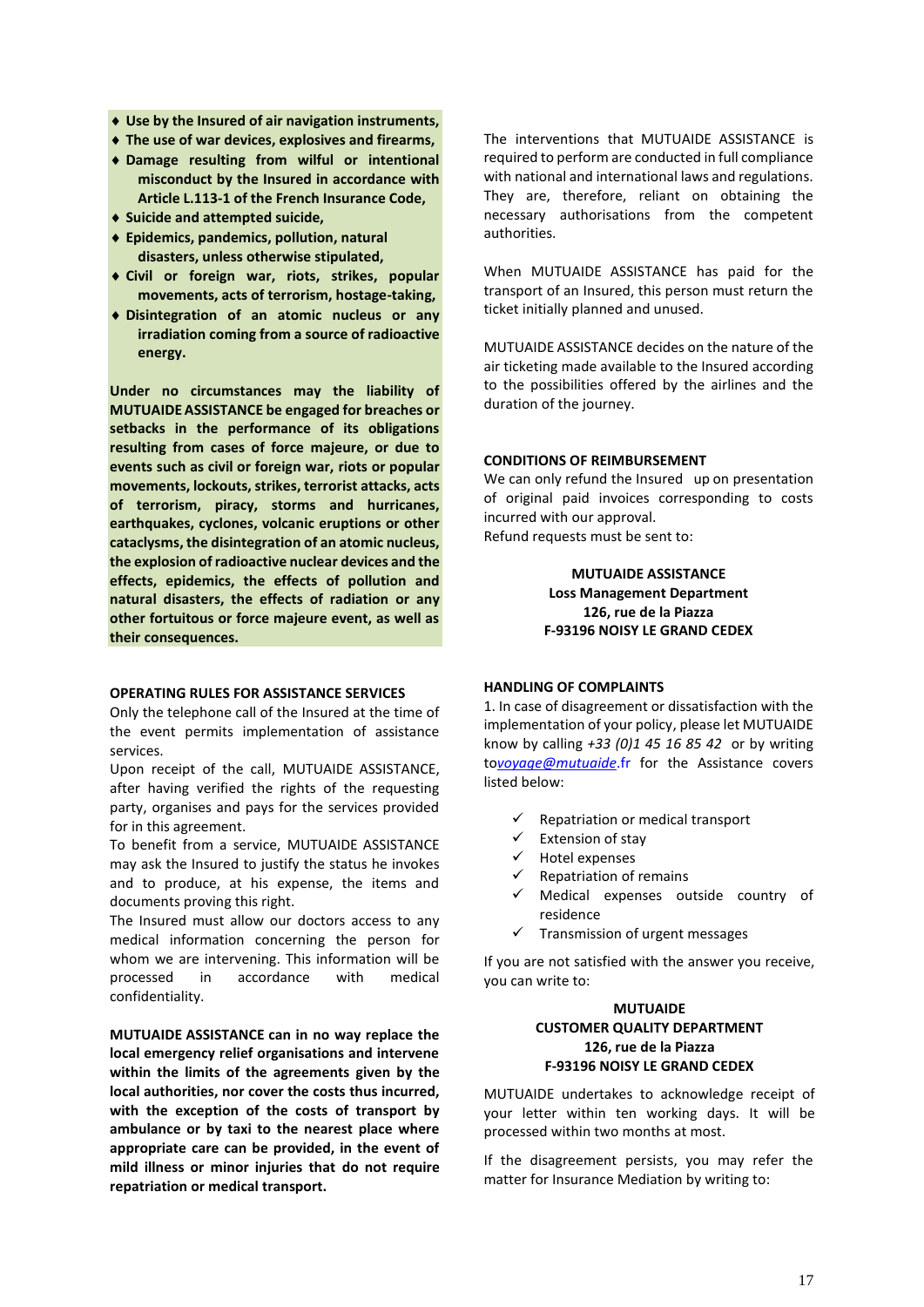# **La Médiation de l'Assurance TSA 50110 F-75441 Paris Cedex 09**

2. In the event of disagreement or dissatisfaction with the implementation of your policy, please contact GRITCHEN AFFINITY by writing to Claims Department, 27 rue Charles Durand, F-18000 BOURGES or by e-mailing : reclamations@gritchen.fr for the Insurance covers listed below:

- $\checkmark$  Cancellation
- $\checkmark$  Interruption
- $\checkmark$  Late arrival
- $\checkmark$  Replacement vehicle
- $\checkmark$  Forgotten item

If you are not satisfied with the answer you receive, you can write to:

# **MUTUAIDE Insurance Department TSA 20296 94368 Bry sur Marne Cedex**

MUTUAIDE undertakes to acknowledge receipt of your letter within ten working days. It will be processed within two months at most.

If the disagreement persists, you may refer the matter for Insurance Mediation by writing to:

# **La Médiation de l'Assurance TSA 50110 F-75441 Paris Cedex 09**

The Insurance Mediation service is not competent to render decisions on policies taken out to cover professional risks.

# **COLLECTION OF DATA**

The Insured acknowledges being informed that the Insurer processes his personal data in accordance with regulations relative to the protection of personal data in effect and that, moreover:

- the answers to the questions asked are mandatory and that in the event of false declarations or omissions, the consequences for him may be invalidity of the policy taken out (Article L 113-8 of the French Insurance Code) or the reduction of indemnities (Article L 113-9 of the French Insurance Code),

• The processing of personal data is necessary for acceptance and execution of his policy and covers, the management of commercial and contractual

relationships and the performance of legal, regulatory or administrative provisions in effect.

• The data collected and processed are kept for the period necessary for execution of the policy or the legal obligation. This data are then archived in accordance with the durations specified by the provisions relative to time limits.

• The recipients of his personal data are, within the limits of their powers, the services of the Insurer in charge of signature, management and execution of the Insurance Policy and covers, its delegates, agents, partners, sub-contractors and reinsurers, within the framework of their duties.

They can also be sent, if necessary, to professional bodies as well as to all persons involved in the policy such as lawyers, experts, court officials and ministerial officers, trustees, guardians or investigators.

Information concerning him may also be transmitted to the Underwriter, as well as to all persons accredited as Authorised Third Parties (courts, arbitrators, mediators, relevant ministries, supervisory and regulatory authorities and all public bodies authorised to receive it as well as departments in charge of control such as statutory auditors, auditors and departments in charge of internal control).

• In its capacity as a financial organisation, the Insurer is subject to the legal obligations resulting mainly from the French Monetary and Financial Code with regard to money laundering and against the financing of terrorism and, as such, it monitors policies, which may culminate in the drafting of a declaration of suspicion or a measure of freezing of assets.

The data and documents concerning the Insured are kept for a period of five (5) years from the end of the policy or termination of the relationship.

• His personal information may also be used within the framework of processing to fight against insurance fraud, which may lead, if applicable, to registration on a list of persons presenting a risk of fraud.

This registration may have the effect of extending examination of his file, or even the reduction or refusal of the benefit of a right, benefit, policy or service offered.

In this context, personal data concerning him (or concerning persons or parties who are interested in the policy) may be processed by any authorised persons working within the entities of the Insurer Group in the context of the fight against fraud. These data may also be intended for the authorised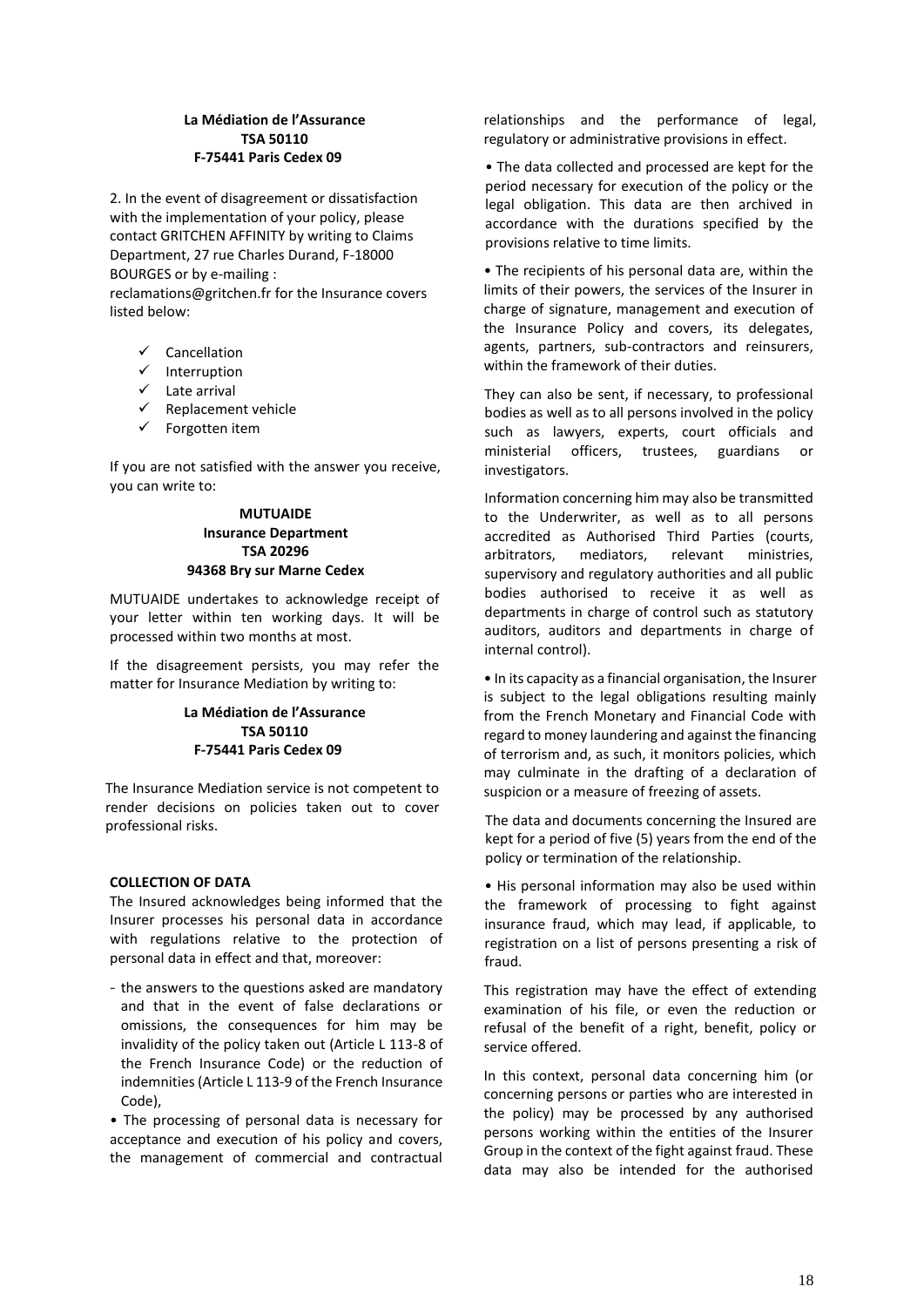personnel of organisations directly concerned by fraud (other insurance organisations or intermediaries; judicial authorities, mediators, arbitrators, court officials, ministerial officers; thirdparty organisations authorised by a legal provision and, if applicable, victims of acts of fraud or their representatives).

In the event of a fraud alert, the data are kept for a maximum of six (6) months to qualify the alert and then deleted, unless the alert is relevant. In the event of a relevant alert, the data are kept for up to five (5) years following closure of the fraud case, or until the end of the legal proceedings and the applicable limitation periods.

Data of people registered on a list of suspected fraudsters are deleted after five years from being registered on this list.

• In its capacity as insurer, it is entitled to process data relative to violations, condemnations and measures of security, either when taking out the insurance policy, or during the period of execution, or within the framework of handling litigation.

• Personal data may be used by the Insurer for his processing operations with the purpose of research and development to improve the quality or relevance of its future insurance or assistance products and service offers.

• His personal data may be accessible to some of the Insurer's employees or service providers established in countries outside the European Union.

• By proving his identity, the Insured has a right of access, rectification, deletion and opposition concerning the data processed. He also has the right to ask to limit the use of his data when they are no longer necessary, or to recover, in a structured format, the data that he has provided when it was necessary for the policy or when he consented to the use of these data.

He has the right to provide instructions on what becomes of his personal data after his death. These instructions, general or specific, concern the storage, removal and communication of his data after his death.

These rights can be exercised with the Insurer's Data Protection Representative:

by e-mail: a[t DRPO@MUTUAIDE.fr](mailto:DRPO@MUTUAIDE.fr)

or

by post: by writing to the following address: Data Protection Representative MUTUAIDE ASSISTANCE - 126 rue de la Piazza - F-93196 Noisy le Grand.

Having made a request to the Data Protection Representative without receiving satisfaction, he can contact the CNIL (French Data Protection Agency).

# **SUBROGATION**

MUTUAIDE ASSISTANCE is subrogated, for the amount of the indemnities paid and the services provided by it, in the rights and actions of the Insured, against any person responsible for the facts which justified its involvement. When the services provided in execution of the agreement are fully or partially covered by another company or institution, MUTUAIDE ASSISTANCE is subrogated in the rights and actions of the Insured against this company or this institution.

# **TIME LIMIT**

In application of Article L 114-1 of the French Insurance Code, any action resulting from this policy is time-barred two years after the event giving rise to it. This period is extended to ten years for death covers, with the actions of beneficiaries being timebarred at the latest thirty years after this event.

However, this period only runs:

- in the event of reluctance, omission, false or inaccurate statement on the risk incurred, from the day that the Insurer became aware of it;
- in the event of a loss, from the day that the concerned parties became aware of it, if they prove that they were unaware of it until then.
- When the action of the Insured against the Insurer is due to the recourse of a third party, this time limit only starts from the day that this third party brought legal action against the Insured or was indemnified by it.
- This time limit may be interrupted, in accordance with Article L 114-2 of the French Insurance Code, by one of the following ordinary causes of interruption:
- Recognition by the debtor of the right of the party against whom the time limit was reached (Article 2240 of the French Civil Code);
- legal action, even in summary proceedings, until termination of the proceedings. The same applies when it is brought before a court that does not have jurisdiction or when the act of referral to the court is cancelled out by the effect of a procedural defect (Articles 2241 and 2242 of the French Civil Code).The interruption is void if the petitioner withdraws his request or allows the procedure to expire, or if his request is definitively rejected (Article 2243 of the French Civil Code);